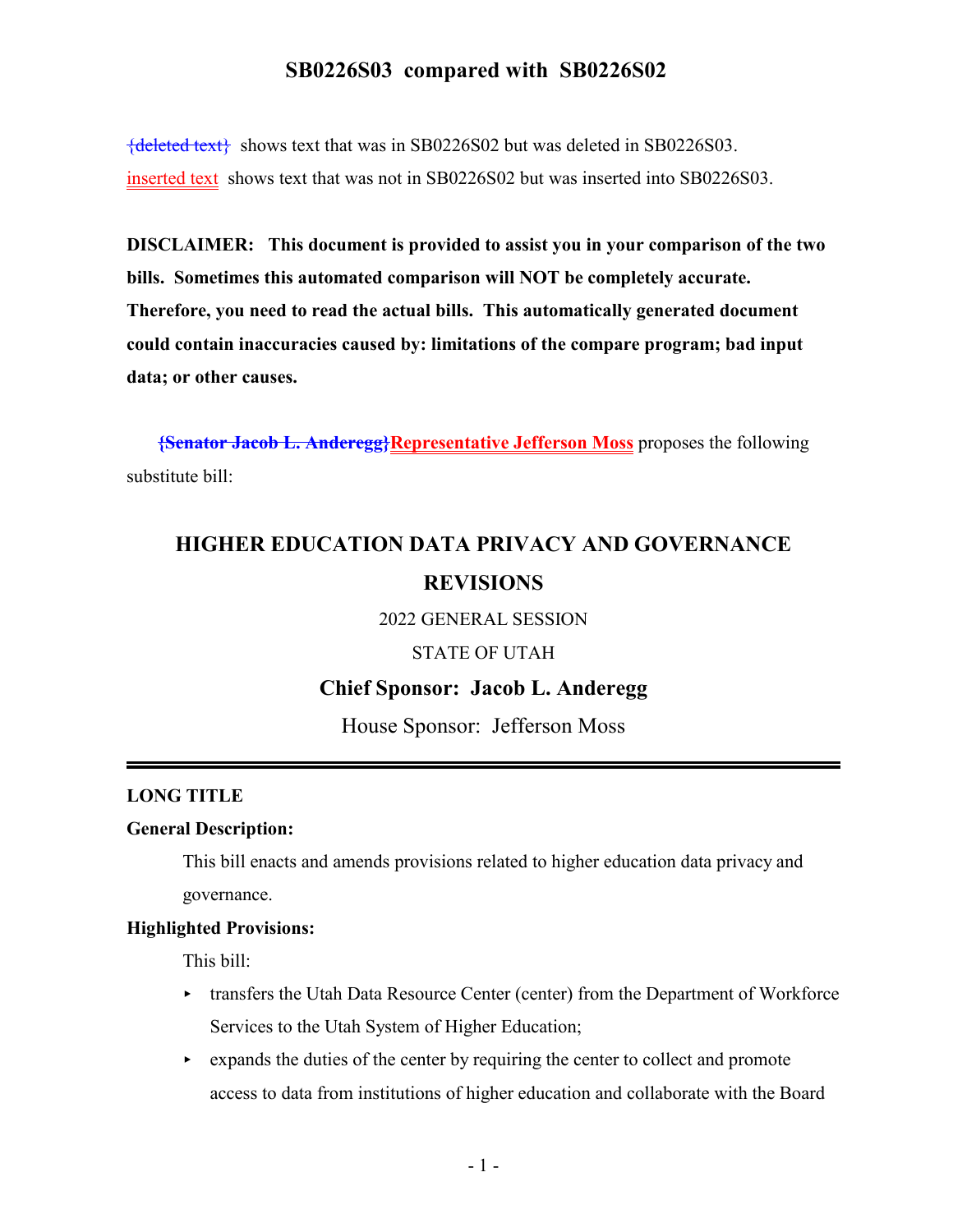of Higher Education and the State Board of Education to coordinate access to certain student identifier information;

- requires the commissioner of higher education to:
	- appoint a director of the center $\{\}$  to  $\{\}$
	- $\frac{1}{2}$  serve as chair of the Utah Data Research Advisory Board $\frac{1}{2}$ ; and
	- appoint the member who represents the center to the School Readiness Board;
- requires the center to include information regarding the center's activities and accomplishments in the center's annual report to the Legislature;
- < provides for higher education student data protection at the state and institution of higher education (institution) levels;
- $\triangleright$  requires the state privacy officer to establish a privacy advisory group;
- < enacts requirements for data protection and maintenance for the Utah Board of Higher Education, institutions, and third-party contractors;
- $\triangleright$  creates requirements for a third-party contractor's use of student data;
- $\triangleright$  creates penalties for an institution that contracts with a third-party contractor that permits unauthorized collecting, sharing, or use of student data;
- < defines terms; and
- < makes technical and conforming changes.

#### **Money Appropriated in this Bill:**

This bill appropriates in fiscal year 2023:

- $\rightarrow$  to Utah Board of Higher Education -- Administration, as an ongoing appropriation:
	- from the Education Fund,  $$770,000$ ; and
- < to Utah Board of Higher Education -- Administration, as a one-time appropriation:
	- from the Education Fund,  $$275,000$ .

#### **Other Special Clauses:**

This bill provides a special effective date.

#### **Utah Code Sections Affected:**

#### AMENDS:

**35A-15-201**, as last amended by Laws of Utah 2019, Chapters 246, 246 and renumbered and amended by Laws of Utah 2019, Chapters 342, 342 and last amended by Coordination Clause, Laws of Utah 2019, Chapter 342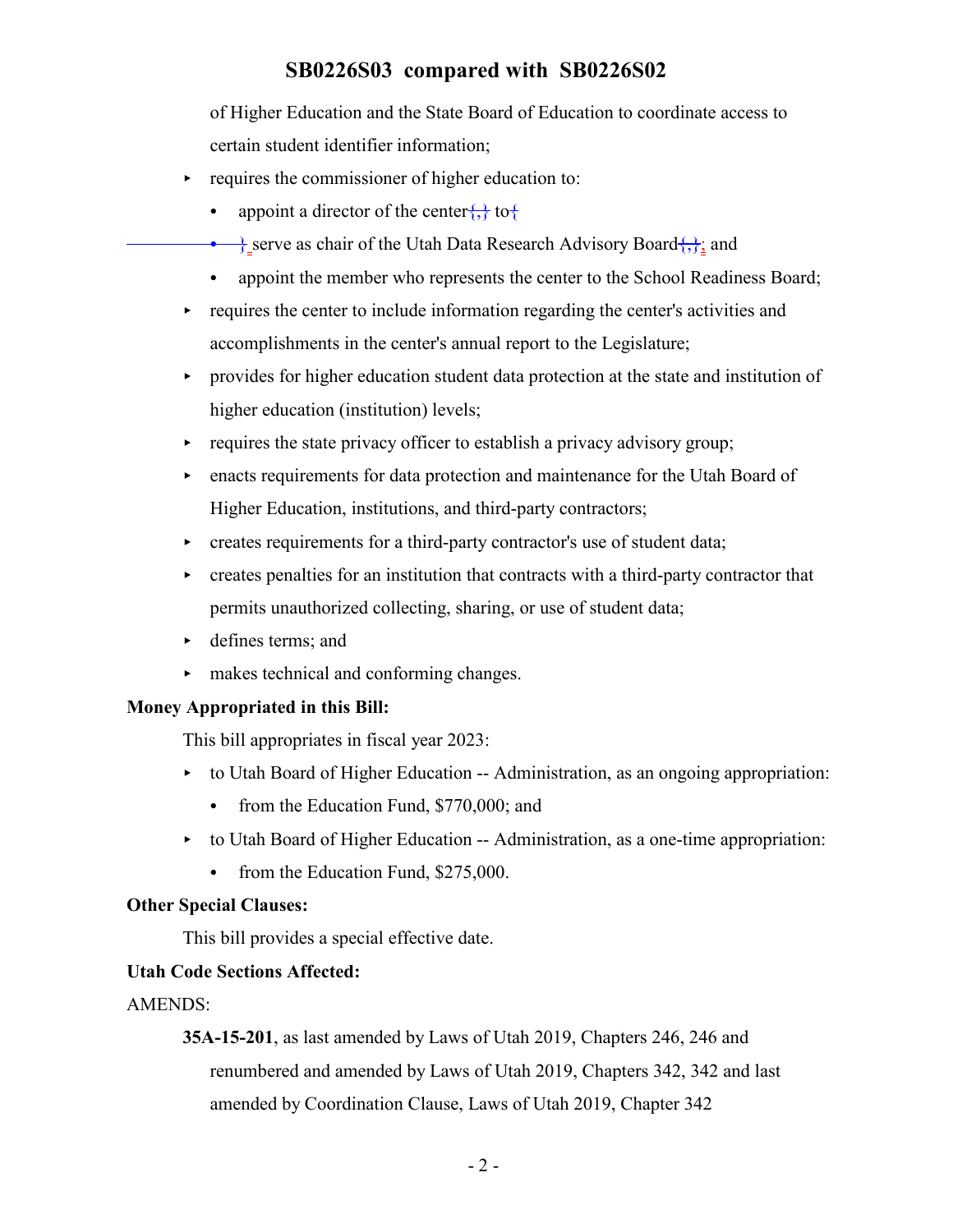**53B-1-109**, as last amended by Laws of Utah 2020, Chapter 365

**53E-1-201**, as last amended by Laws of Utah 2021, Chapters 64, 251, and 351

**53E-4-308**, as last amended by Laws of Utah 2020, Chapter 365

**53E-10-706**, as last amended by Laws of Utah 2019, Chapter 186

**53E-10-707**, as last amended by Laws of Utah 2019, Chapter 186

#### ENACTS:

**53B-28-501**, Utah Code Annotated 1953

**53B-28-502**, Utah Code Annotated 1953

**53B-28-503**, Utah Code Annotated 1953

**53B-28-504**, Utah Code Annotated 1953

**53B-28-505**, Utah Code Annotated 1953

**53B-28-506**, Utah Code Annotated 1953

#### RENUMBERS AND AMENDS:

- **53B-33-101**, (Renumbered from 35A-14-102, as last amended by Laws of Utah 2020, Chapter 365)
- **53B-33-201**, (Renumbered from 35A-14-201, as enacted by Laws of Utah 2017, Chapter 375)
- **53B-33-202**, (Renumbered from 35A-14-203, as last amended by Laws of Utah 2020, Chapter 365)
- **53B-33-203**, (Renumbered from 35A-14-204, as enacted by Laws of Utah 2017, Chapter 375)
- **53B-33-301**, (Renumbered from 35A-14-301, as enacted by Laws of Utah 2017, Chapter 375)
- **53B-33-302**, (Renumbered from 35A-14-302, as last amended by Laws of Utah 2020, Chapter 365)
- **53B-33-303**, (Renumbered from 35A-14-303, as enacted by Laws of Utah 2017, Chapter 375)
- **53B-33-304**, (Renumbered from 35A-14-304, as enacted by Laws of Utah 2017, Chapter 375)

#### REPEALS:

**<sup>35</sup>A-14-101**, as enacted by Laws of Utah 2017, Chapter 375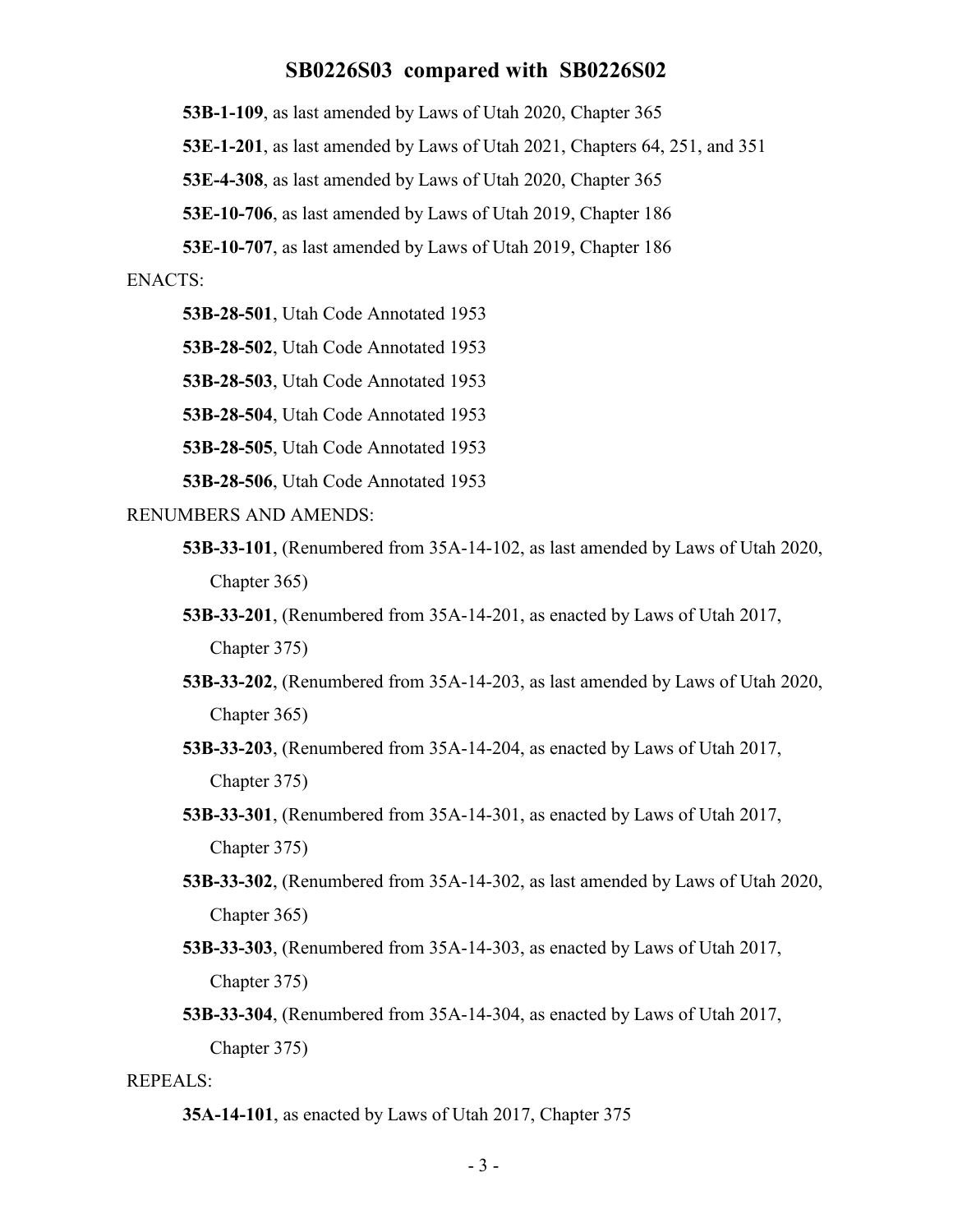**35A-14-202**, as enacted by Laws of Utah 2017, Chapter 375

*Be it enacted by the Legislature of the state of Utah:*

Section 1. Section **35A-15-201** is amended to read:

#### **35A-15-201. Establishment of the School Readiness Board -- Membership --**

#### **Funding prioritization.**

(1) There is created the School Readiness Board within the department composed of:

(a) the executive director or the executive director's designee;

(b) one member appointed by the State Board of Education;

(c) one member appointed by the chair of the State Charter School Board;

(d) two members who have research experience in the area of early childhood development, with:

(i) one member who is not a legislator and is appointed by the speaker of the House of Representatives; and

(ii) one member who represents the Utah Data Research Center created in Section 53B-33-201, appointed by the [executive director] commissioner of higher education;

(e) one member, who is not a legislator and is appointed by the president of the Senate, who:

(i) has expertise in results-based contracts; or

(ii) represents a financial institution that has experience managing a portfolio that meets the requirements of the Community Reinvestment Act, 12 U.S.C. Sec. 2901 et seq.;

(f) one member, appointed by the executive director, who has expertise in early childhood education;

(g) one member, appointed by the state superintendent, who has expertise in early childhood education;

(h) one member, appointed by the governor, who represents a nonprofit corporation that focuses on early childhood education; and

(i) one member, appointed by the executive director, who owns and operates a licensed child care center located in the state.

(2) (a) A member described in Subsection  $(1)(b)$ ,  $(c)$ ,  $(d)$ ,  $(e)$ ,  $(f)$ ,  $(g)$ , or  $(h)$  shall serve for a term of two years.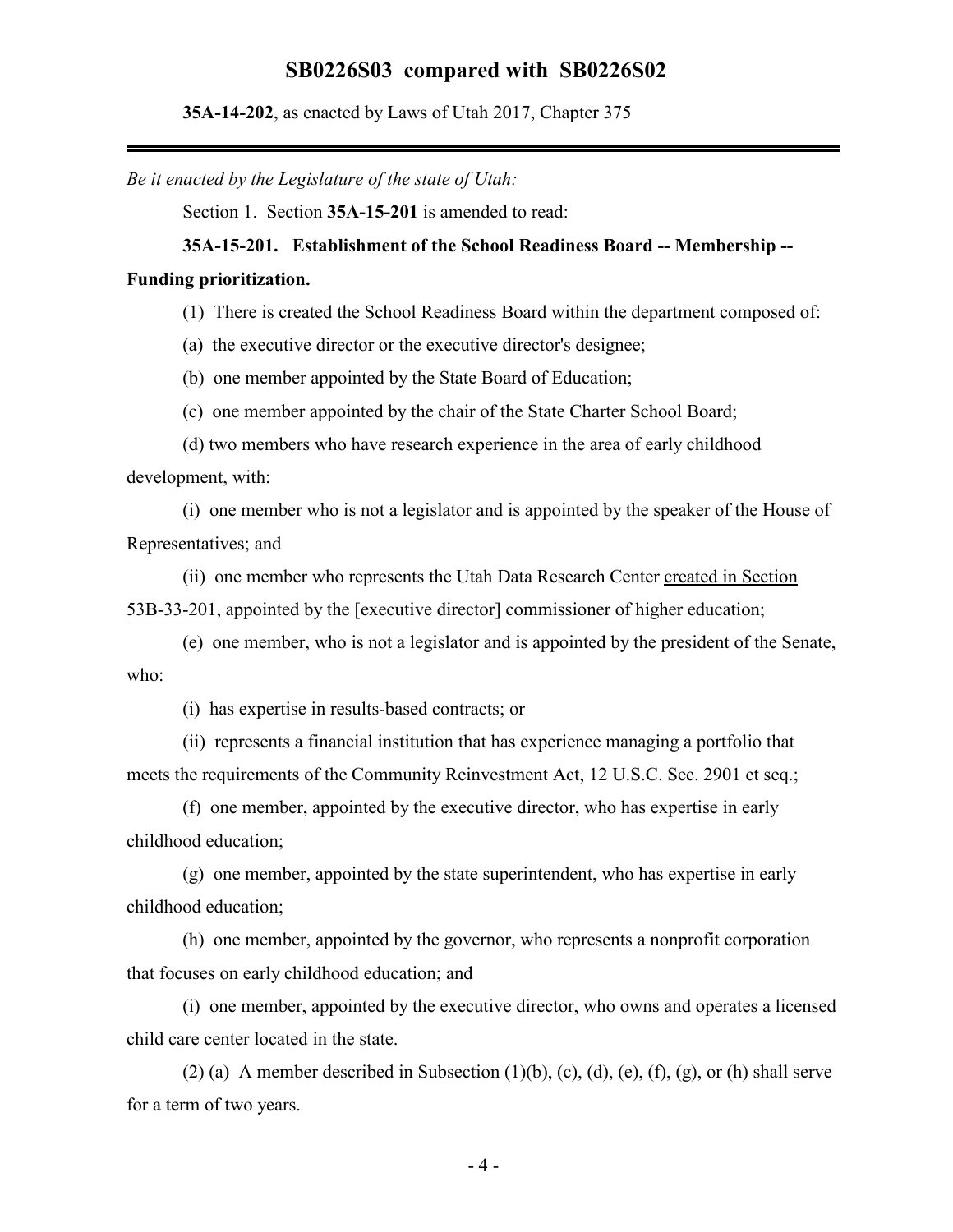(b) If a vacancy occurs for a member described in Subsection  $(1)(b)$ ,  $(c)$ ,  $(d)$ ,  $(e)$ ,  $(f)$ ,

(g), or (h), the individual appointing the member shall appoint a replacement to serve the remainder of the member's term.

(3) (a) A member may not receive compensation or benefits for the member's service.

(b) A member may serve more than one term.

(4) The department shall provide staff support to the board.

(5) (a) The board members shall elect a chair of the board from the board's

membership.

(b) The board shall meet upon the call of the chair or a majority of the board members.

(6) In allocating funding received under this chapter, the board shall:

(a) give first priority to repayment of an investor who is a party to a results-based contract under the Laws of Utah, 2014, Chapter 304, Section 10; and

(b) determine prioritization of funding for the remaining programs described in this chapter.

Section 2. Section **53B-1-109** is amended to read:

## **53B-1-109. Coordination of higher education and public education information technology systems -- Use of unique student identifier.**

(1) As used in this section  $\left[\frac{1}{2}, \frac{1}{2}\right]$ 

(a) "Center" means the Utah Data Research Center created in Section 53B-33-201.

(b) "Institution of higher education" means an institution of higher education described in Section 53B-1-102.

(c) student identifier" means the same as that term is defined in Section 53E-4-308.

(2) The board and State Board of Education, in collaboration with the center, shall:

(a) coordinate public education and higher education information technology systems to allow individual student academic achievement to be tracked through both education systems in accordance with this section and Section 53E-4-308[-]; and

(b) coordinate access to the unique student identifier of a public education student who later attends an institution of higher education.

(3) Information technology systems used at an institution [within the state system] of higher education shall use the unique student identifier of all students who have previously been assigned a unique student identifier.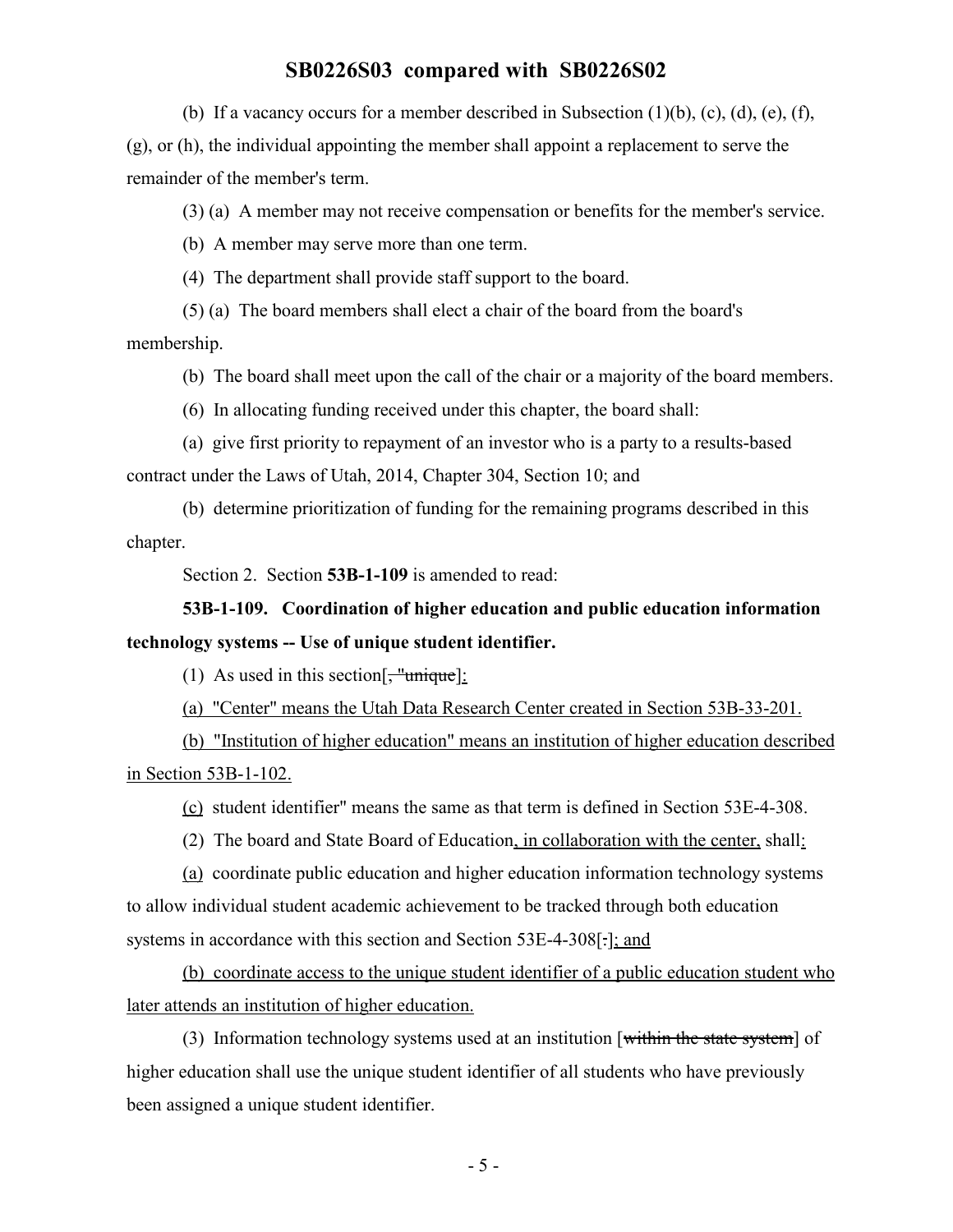Section 3. Section **53B-28-501** is enacted to read:

#### **Part 5. Higher Education Student Data Protection**

#### **53B-28-501. Definitions.**

As used in this part:

(1) "Advisory group" means the institution of higher education privacy advisory group established by the state privacy officer under Section 53B-28-502.

(2) "Aggregate data" means data that:

(a) are totaled and reported at the group, cohort, class, course, institution, region, or state level, with at least 10 individuals in the level; and

(b) do not reveal personally identifiable student data.

(3) "Data breach" means an unauthorized release of or unauthorized access to personally identifiable student data that an education entity maintains.

(4) "Data governance plan" means an education entity's comprehensive plan for managing education data that:

(a) incorporates reasonable data industry best practices to maintain and protect student data and other education-related data;

(b) describes the role, responsibility, and authority of the board or an institution privacy officer;

(c) provides for necessary technical assistance, training, support, and auditing;

(d) describes the process for sharing student data between the education entity and another person;

(e) describes the education entity's data expungement process, including how to respond to requests for expungement;

(f) describes the data breach response process; and

(g) is published annually and available on the institution's website or the Utah System of Higher Education's website.

(5) "Education entity" means the Utah Board of Higher Education or an institution.

(6) "Higher education privacy officer" means a privacy officer that the board designates under Section 53B-28-503.

(7) "Institution" means an institution of higher education described in Section 53B-1-102.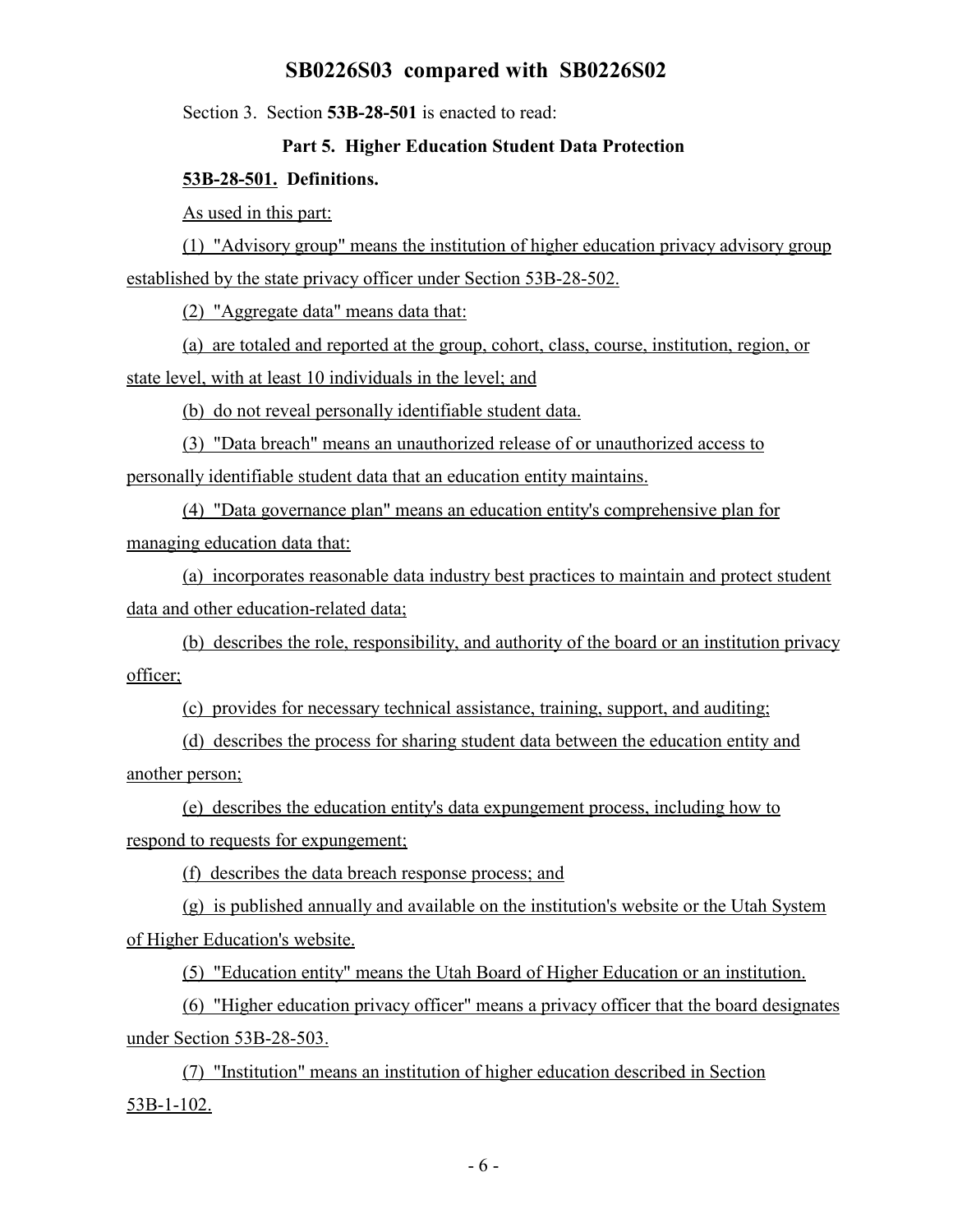(8) "Minor" means a person younger than 18 years old.

(9) (a) "Personally identifiable student data" means student data that identifies or is

used by the holder to identify a student.

(b) "Personally identifiable student data" includes:

(i) a student's first and last name;

(ii) the first and last name of a student's family member;

(iii) a student's or a student's family's home or physical address;

(iv) a student's email address or other online contact information;

(v) a student's telephone number;

(vi) a student's social security number;

(vii) a student's biometric identifier;

(viii) a student's health or disability data;

(ix) a student's education entity student identification number;

(x) a student's social media user name and password or alias;

(xi) if associated with personally identifiable student data, the student's persistent identifier, including:

(A) a customer number held in a cookie; or

(B) a processor serial number;

(xii) a combination of a student's last name or photograph with other information that together permits a person to contact the student online;

(xiii) information about a student or a student's family that a person collects online and combines with other personally identifiable student data to identify the student; and

(xiv) information that, alone or in combination, is linked or linkable to a specific student that would allow a reasonable person in the school community, who does not have personal knowledge of the relevant circumstances, to identify the student with reasonable certainty.

(10) "State privacy officer" means the state privacy officer described in Section 67-3-13.

(11) "Student" means an individual enrolled in an institution.

(12) (a) "Student data" means information about a student at the individual student level.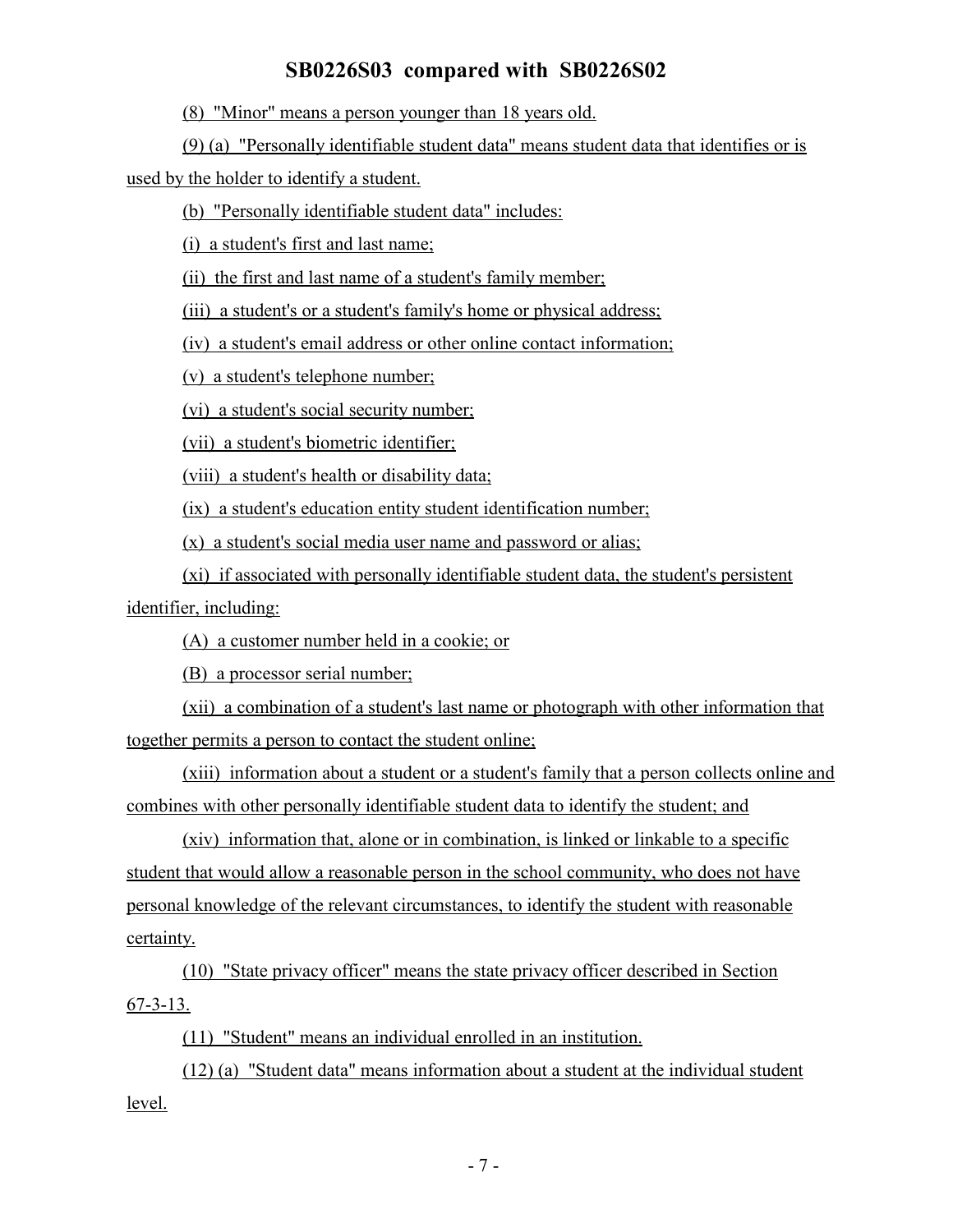(b) "Student data" does not include aggregate or de-identified data.

(13) "Third-party contractor" means a person who:

(a) is not an institution or an employee of an institution; and

(b) pursuant to a contract with an education entity, collects or receives student data in order to provide a product or service, as described in the contract, if the product or service is not related to school photography, yearbooks, graduation announcements, or a similar product or service.

Section 4. Section **53B-28-502** is enacted to read:

### **53B-28-502. State student data protection governance.**

(1) The state privacy officer shall establish a higher education privacy advisory group to advise institutions and institution boards of trustees on student data protection.

(2) The advisory group shall consist of:

(a) the state privacy officer;

(b) the higher education privacy officer; and

(c) the following members, appointed by the commissioner of higher education:

(i) at least one Utah system of higher education employee; and

(ii) at least one representative of the Utah Board of Higher Education.

(3) The advisory group shall:

(a) discuss and make recommendations to the board and institutions regarding:

(i) existing and proposed:

(A) board rules; or

(B) board policies of the Utah Board of Higher Education or institutions; and

(ii) training on protecting student data privacy; and

(b) perform other tasks related to student data protection as designated by the Utah

Board of Higher Education.

(4) The higher education privacy officer shall:

(a) provide training and support to institution boards and employees; and

(b) produce:

(i) resource materials;

(ii) model data governance plans;

(iii) model forms for institution student data protection governance; and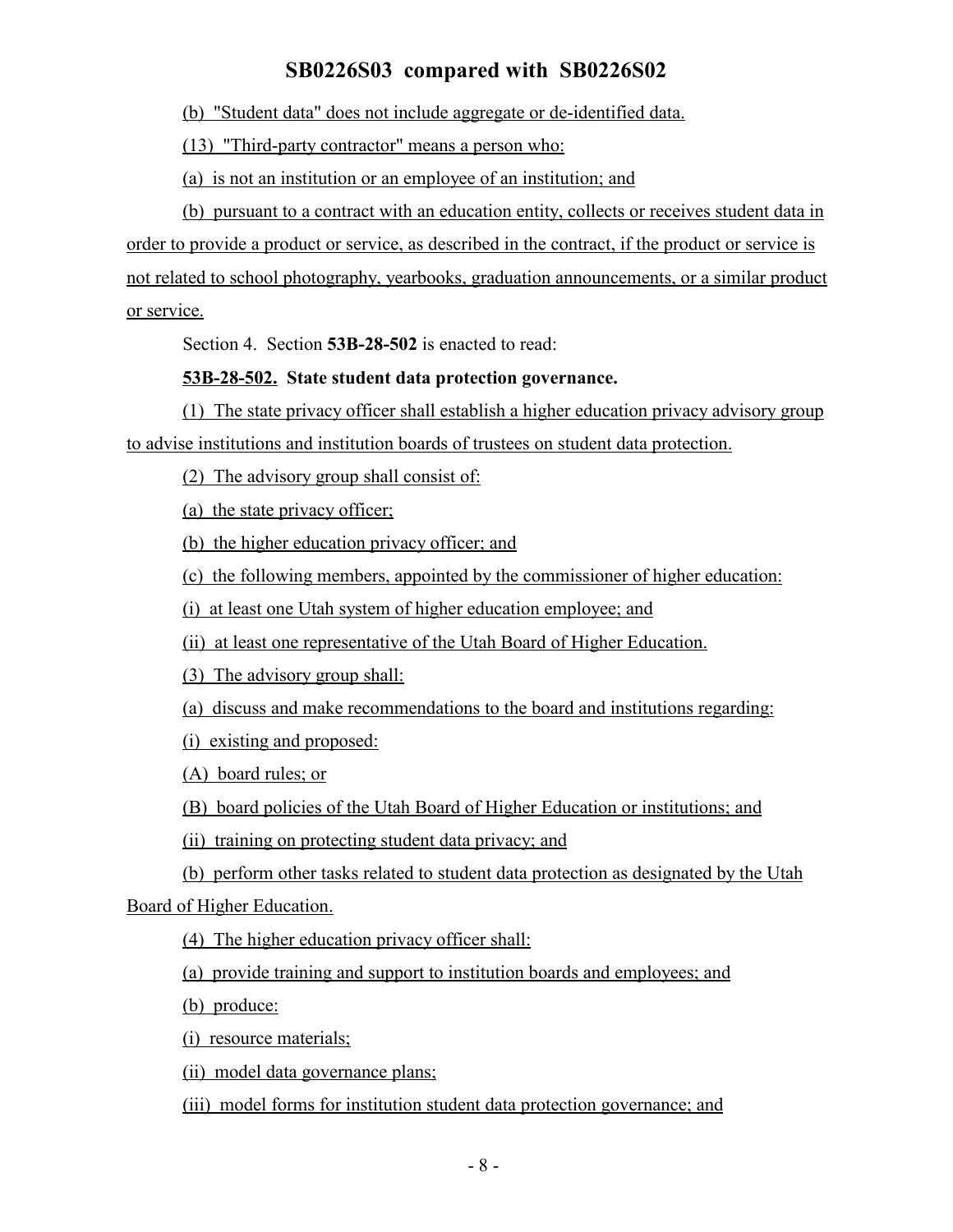(iv) a model data collection notice.

(5) The board shall:

(a) (i) create and maintain a data governance plan; and

(ii) annually publish the data governance plan on the Utah System of Higher Education

website; and

(b) establish standards for:

(i) institution policies to protect student data;

(ii) institution data governance plans; and

(iii) a third-party contractor's use of student data.

Section 5. Section **53B-28-503** is enacted to read:

### **53B-28-503. Institution student data protection governance.**

(1) (a) An institution shall adopt policies to protect student data in accordance with this part and board rule, including the standards the board establishes under Subsection  $\frac{153B-8-502}{53B-28-502(5)}$ .

(b) The policies described in Subsection (1)(a) shall take into account the specific needs and priorities of the institution.

(2) The board shall designate a higher education privacy officer.

(3) The higher education privacy officer shall:

(a) verify compliance with student privacy laws, rules, and policies throughout the Utah System of Higher Education;

(b) support institutions in developing data governance plans and student data privacy training; and

(c) act as the primary point of contact for the state privacy officer.

(4) An institution shall:

(a) designate an individual to act as the primary contact for the higher education

privacy officer;

(b) create and maintain an institution:

(i) data governance plan that complies with the standards the board establishes under Subsection  $\overline{53B-25-502}53B-28-502(5)$ ; and

(ii) record of student data privacy training; and

(c) annually publish the institution's data governance plan on the institution's website.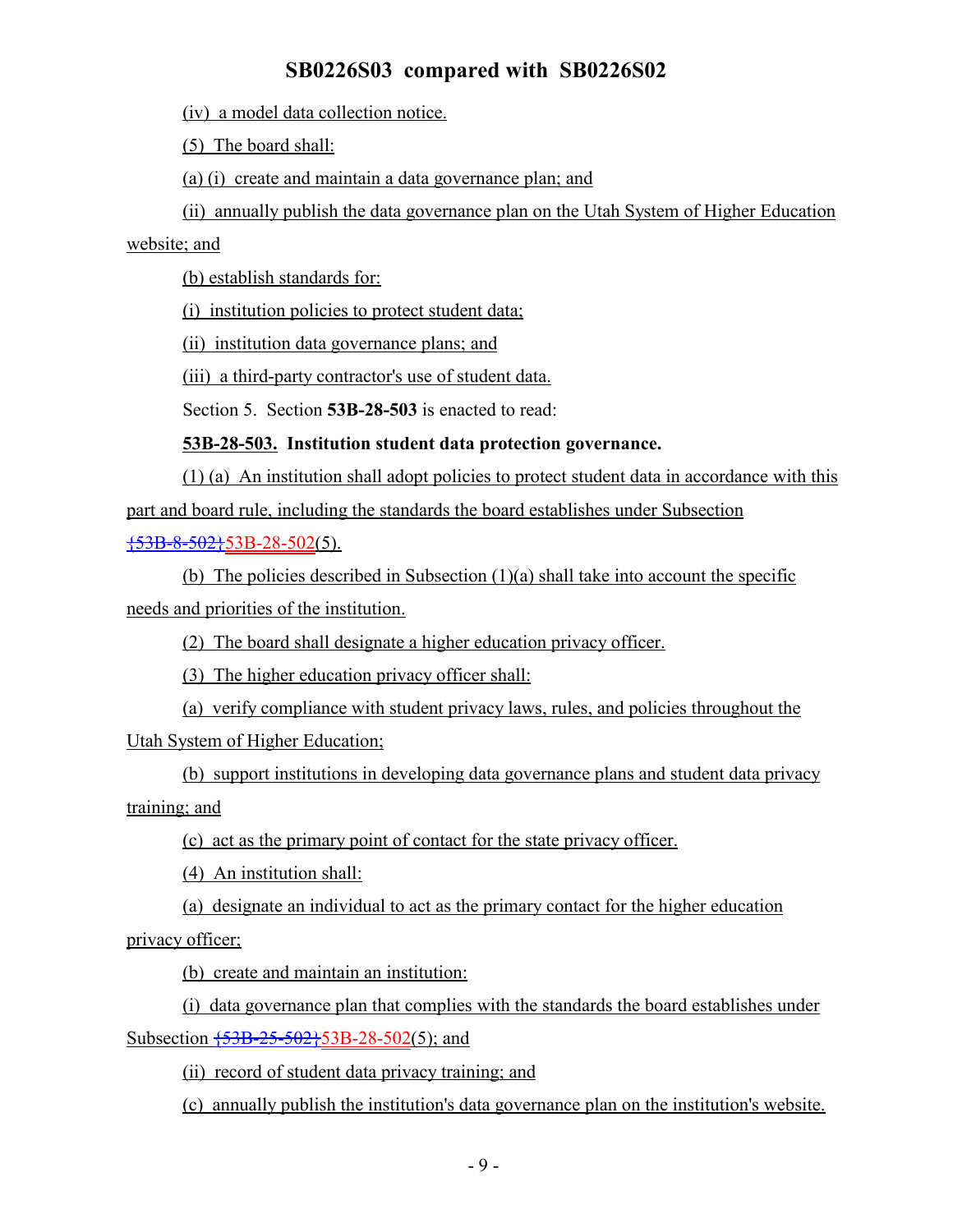Section 6. Section **53B-28-504** is enacted to read:

#### **53B-28-504. Notification of significant data breach.**

(1) If a significant data breach occurs at an institution, the institution shall notify each student whose personally-identifiable student data was disclosed.

(2) In accordance with Title 63G, Chapter 3, Utah Administrative Rulemaking Act, the board shall make rules to define a significant data breach described in Subsection (1).

Section 7. Section **53B-28-505** is enacted to read:

#### **53B-28-505. Third-party contractors.**

(1) A third-party contractor shall use personally identifiable student data received under a contract with an education entity strictly for the purpose of providing the contracted product or service within the negotiated contract terms.

(2) When contracting with a third-party contractor, an education entity, or a government agency contracting on behalf of an education entity, shall:

(a) ensure that the contract terms comply with the standards the board establishes under Subsection 53B-28-502(5); and

(b) require the following provisions in the contract:

(i) requirements and restrictions related to the collection, use, storage, or sharing of student data by the third-party contractor that are necessary for the education entity to ensure compliance with the provisions of this part and board rule;

(ii) a description of a person, or type of person, including an affiliate of the third-party contractor, with whom the third-party contractor may share student data;

(iii) provisions that, at the request of the education entity, govern the deletion of the student data received by the third-party contractor;

(iv) except as provided in Subsection (4) and if required by the education entity, provisions that prohibit the secondary use of personally identifiable student data by the third-party contractor; and

(v) an agreement by the third-party contractor that, at the request of the education entity that is a party to the contract, the education entity or the education entity's designee may audit the third-party contractor to verify compliance with the contract.

(3) As authorized by law or court order, a third-party contractor shall share student data as requested by law enforcement.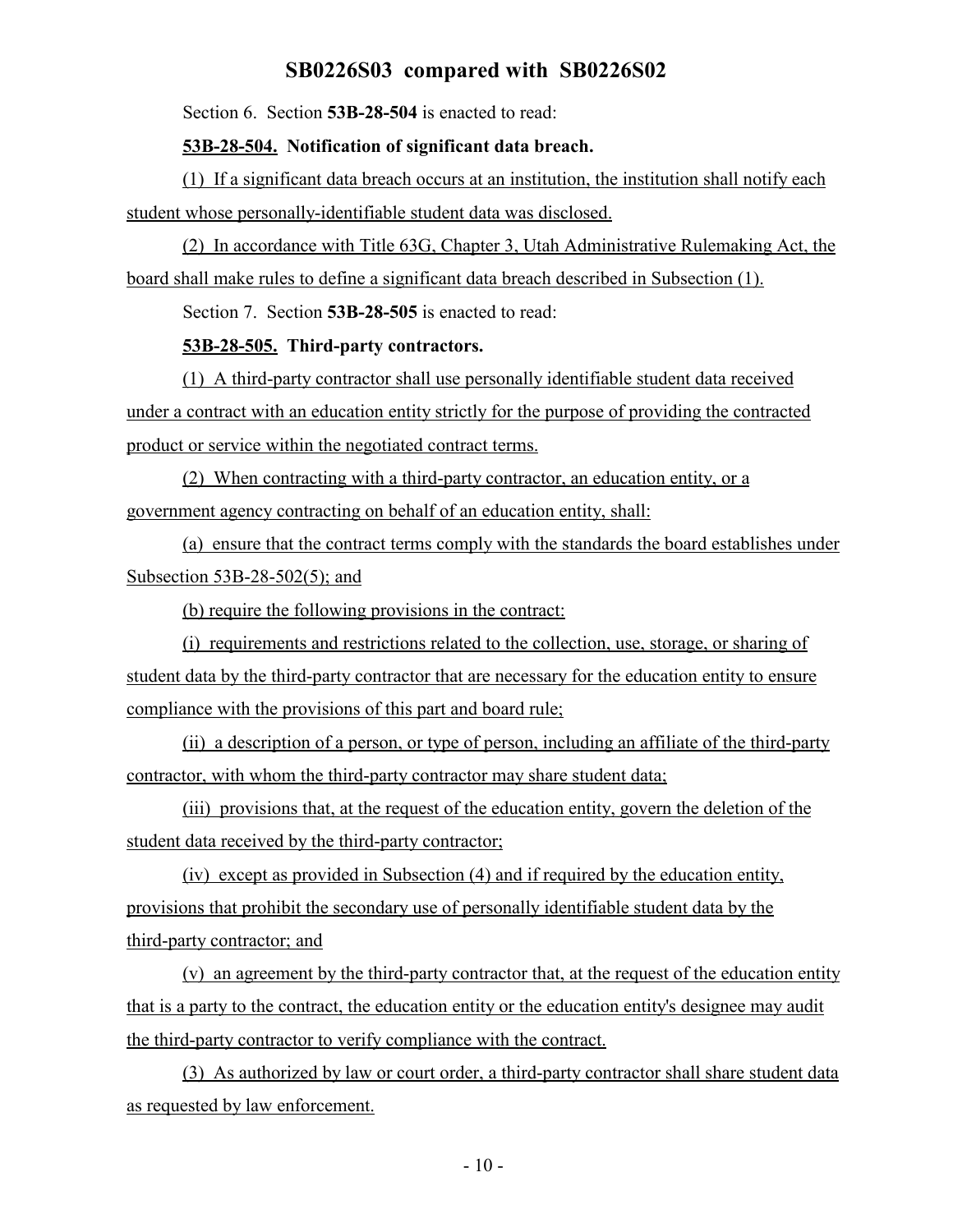(4) A third-party contractor, as authorized by contract, may:

(a) use student data for adaptive learning or customized student learning purposes;

(b) market an educational application or product to a student if the third-party contractor does not use student data, shared by or collected on behalf of an education entity, to market the educational application or product;

(c) use a recommendation engine to recommend to a student:

(i) content that relates to learning or employment, within the third-party contractor's application, if the recommendation is not motivated by payment or other consideration from another party; or

(ii) services that relate to learning or employment, within the third-party contractor's application, if the recommendation is not motivated by payment or other consideration from another party;

(d) respond to a student request for information or feedback, if the content of the response is not motivated by payment or other consideration from another party;

(e) use student data to allow or improve operability and functionality of the third-party contractor's application; or

(f) identify for a student nonprofit institutions of higher education or scholarship providers that are seeking students who meet specific criteria:

(i) regardless of whether the identified nonprofit institutions of higher education or scholarship providers provide payment or other consideration to the third-party contractor; and

(ii) only if the third-party contractor obtains authorization in writing from:

(A) the student's parent, if the student is a minor; or

(B) the student.

(5) At the completion of a contract with an education entity, if the contract has not been renewed, a third-party contractor shall return or delete upon the education entity's request all personally identifiable student data under the control of the education entity unless a student or a minor student's parent consents to the maintenance of the personally identifiable student data.

(6) (a) A third-party contractor may not:

(i) except as provided in Subsection  $(6)(b)$ , sell student data;

(ii) collect, use, or share student data, if the collection, use, or sharing of the student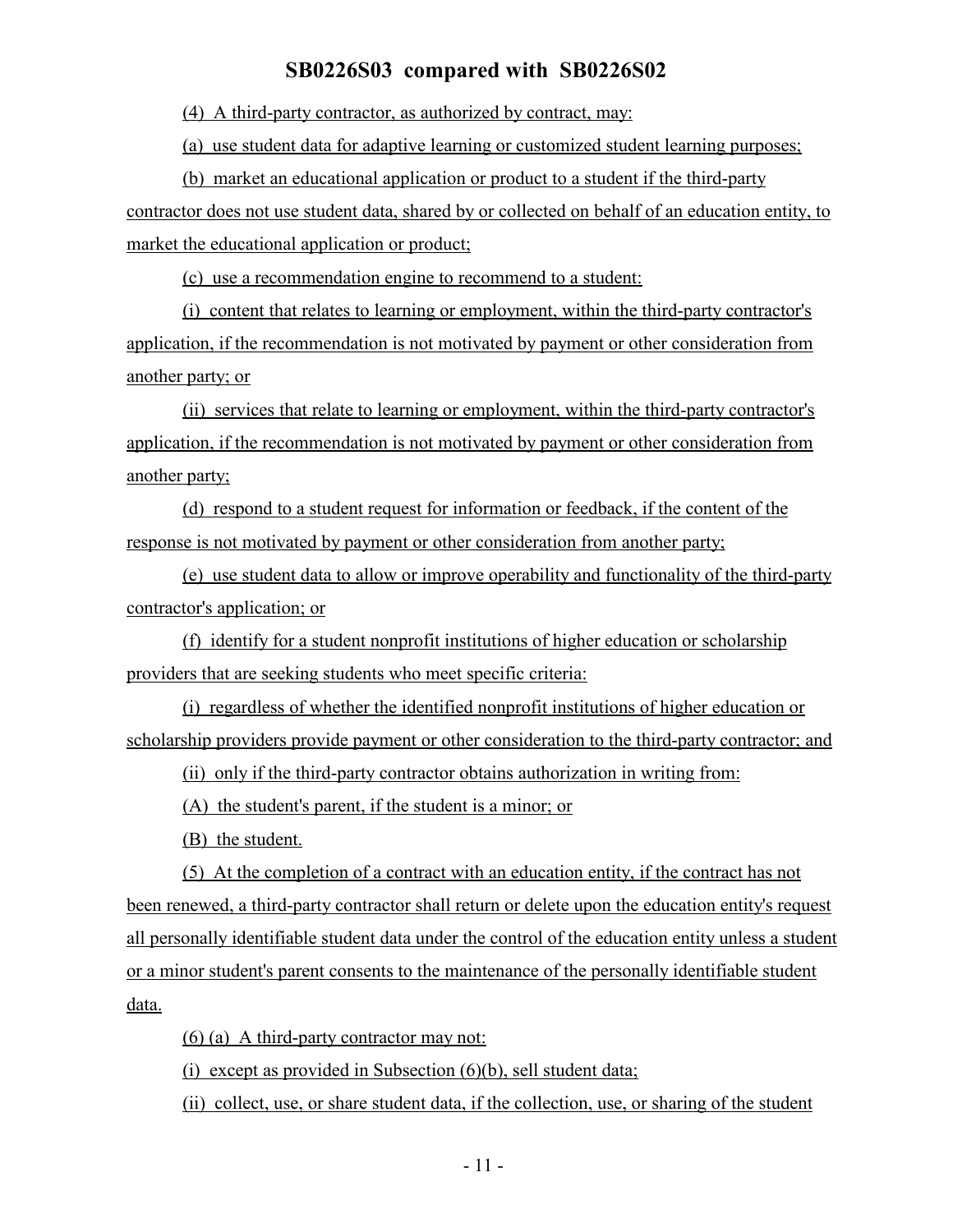data is inconsistent with the third-party contractor's contract with the education entity; or

(iii) use student data for targeted advertising.

(b) A person may obtain student data through the purchase of, merger with, or otherwise acquiring a third-party contractor if the third-party contractor remains in compliance with this section.

(7) The provisions of this section do not:

(a) apply to the use of a general audience application, including the access of a general audience application with login credentials created by a third-party contractor's application;

(b) apply if the student data is shared in accordance with the education entity's directory information policy, as described in 34 C.F.R. Sec. 99.37;

(c) apply to the providing of Internet service; or

(d) impose a duty on a provider of an interactive computer service, as defined in 47 U.S.C. Sec. 230, to review or enforce compliance with this section.

(8) A provision of this section that relates to a student's student data does not apply to a third-party contractor if the education entity or third-party contractor obtains authorization from the following individual, in writing, to waive that provision:

(a) the student's parent, if the student is a minor; or

(b) the student.

Section 8. Section **53B-28-506** is enacted to read:

**53B-28-506. Penalties.**

(1) (a) An institution that contracts with a third-party contractor that knowingly or recklessly permits unauthorized collecting, sharing, or use of student data under this part:

(i) except as provided in Subsection (1)(b), may not enter into a future contract with  $\{\text{an with }\}$ the third-party contractor; and

(ii) may be required by the board to pay a civil penalty of up to \$25,000.

(b) An education entity may enter into a contract with a third-party contractor that knowingly or recklessly permitted unauthorized collecting, sharing, or use of student data if:

(i) the education entity determines that the third-party contractor has corrected the errors that caused the unauthorized collecting, sharing, or use of student data; and

(ii) the third-party contractor demonstrates:

(A) if the third-party contractor is under contract with the education entity, current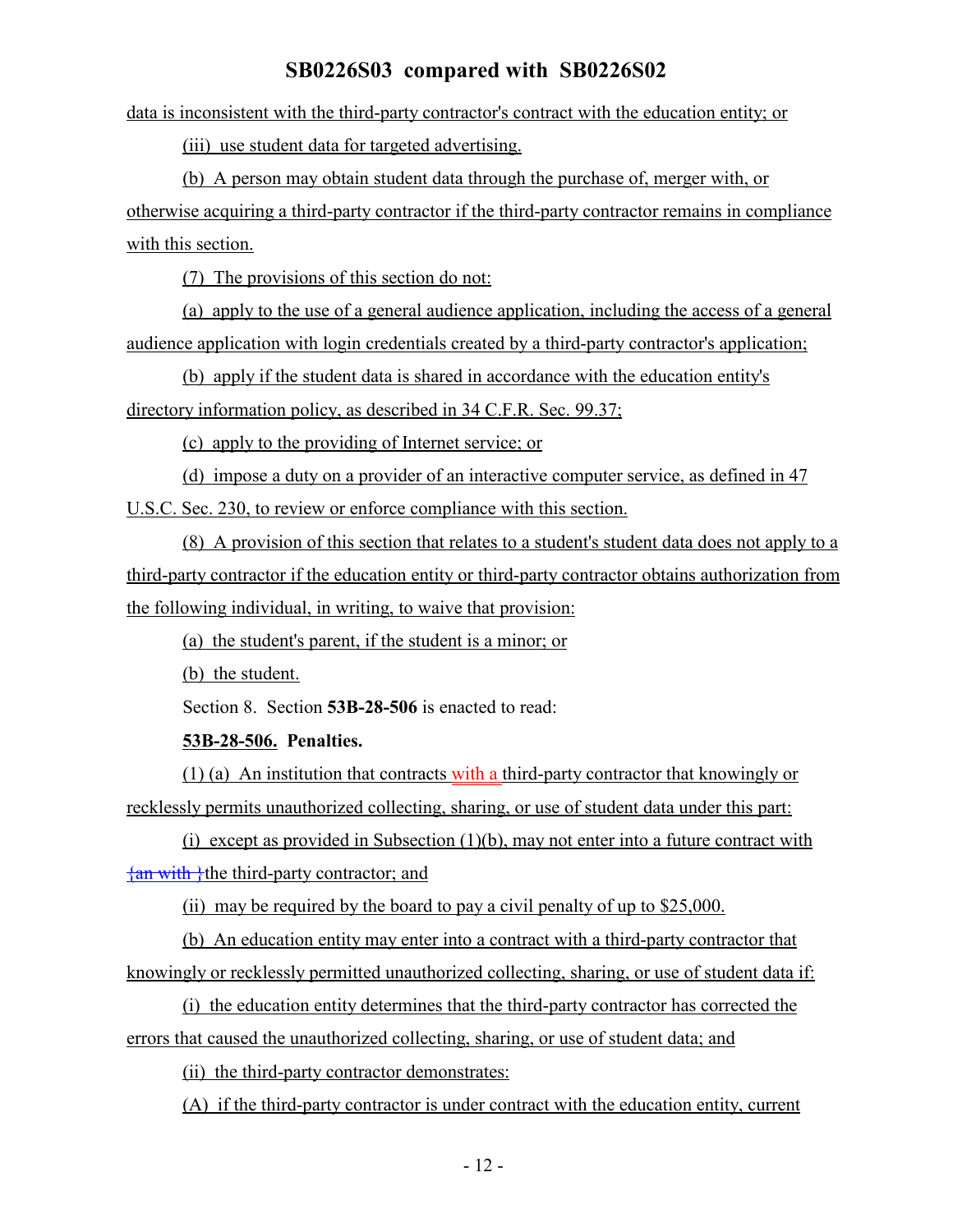compliance with this part; or

(B) an ability to comply with the requirements of this part.

(c) The board may assess the civil penalty described in Subsection  $(1)(a)(ii)$  in accordance with Title 63G, Chapter 4, Administrative Procedures Act.

(d) The board may bring an action in the district court of the county in which the office of the education entity is located, if necessary, to enforce payment of the civil penalty described in Subsection  $(1)(a)(ii)$ .

(e) An individual who knowingly or intentionally permits unauthorized collecting, sharing, or use of student data may be found guilty of a class A misdemeanor.

(2) (a) A student or a minor student's parent may bring an action against an institution in a court of competent jurisdiction for damages caused by a knowing or reckless violation of Section 53B-28-505 by a third-party contractor that the institution contracts with under 53B-28-505.

(b) If the court finds that a third-party contractor has violated Section 53B-28-505, the court may order the institution to pay to the parent or student:

(i) damages; and

(ii) costs.

Section 9. Section **53B-33-101**, which is renumbered from Section 35A-14-102 is renumbered and amended to read:

#### **[35A-14-102]. 53B-33-101. Definitions.**

As used in this chapter:

(1) "Advisory board" means the Utah Data Research Advisory Board created in Section [35A-14-203] 53B-33-203.

(2) "Center" means the Utah Data Research Center created in Section 53B-33-201.

(3) "Data" means any information about a person stored in a physical or electronic record.

(4) "Data research program" means the data maintained by the center in accordance with Section [35A-14-301] 53B-33-301.

(5) "De-identified data" means data about a person that cannot, without additional information, identify the person to another person or machine.

(6) "Director" means the director of the [Workforce Research and Analysis Division]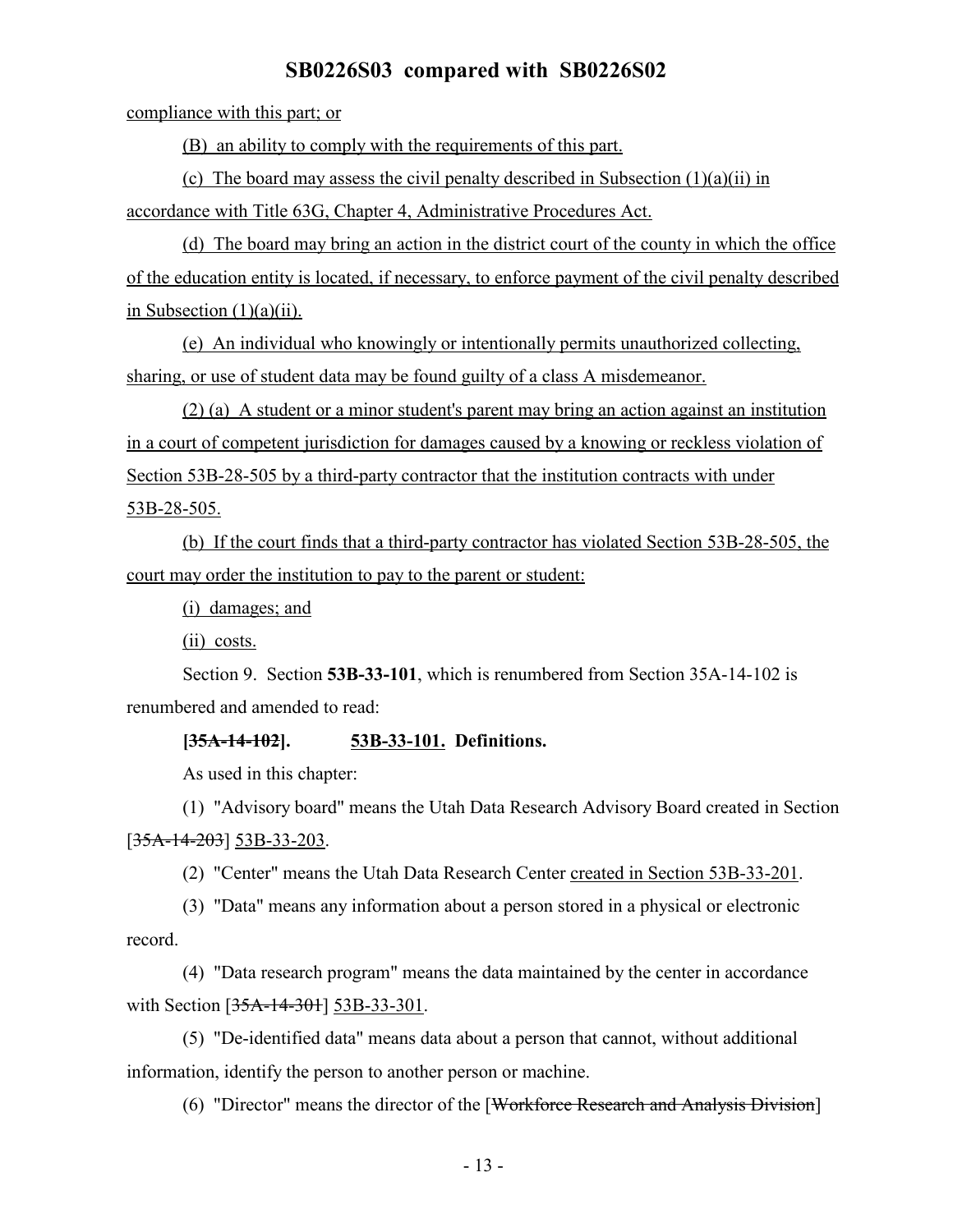Utah Data Research Center created in Section 53B-33-201.

(7) "Institution of higher education" means an institution of higher education described in Section 53B-1-102.

 $[\overline{(7)}]$  (8) "Participating entity" means:

(a) the State Board of Education, which includes the director as defined in Section

53E-10-701;

(b) the [Utah Board of Higher Education] board;

(c) the Department of Workforce Services; and

(d) the Department of Health and Human Services.

(9) "Unique student identifier" means the same as that term is defined in Section

53E-4-308.

Section 10. Section **53B-33-201**, which is renumbered from Section 35A-14-201 is renumbered and amended to read:

#### **[35A-14-201]. 53B-33-201. Utah Data Research Center -- Creation.**

The Utah Data Research Center is created within the [Workforce Research and Analysis Division within the department] Utah system of higher education.

Section 11. Section **53B-33-202**, which is renumbered from Section 35A-14-203 is renumbered and amended to read:

**[35A-14-203]. 53B-33-202. Utah Data Research Advisory Board --**

#### **Composition -- Appointment.**

(1) There is created the Utah Data Research Advisory Board [in accordance with this section].

(2) The [Utah Data Research Advisory Board] advisory board is composed of the following members:

(a) the state superintendent of the State Board of Education or the state superintendent's designee;

(b) the commissioner  $[of higher education or the commissioner of higher education's]$ or the commissioner's designee;

(c) the executive director of the Department of Workforce Services or the executive director's designee; and

(d) the executive director of the Department of Health and Human Services or the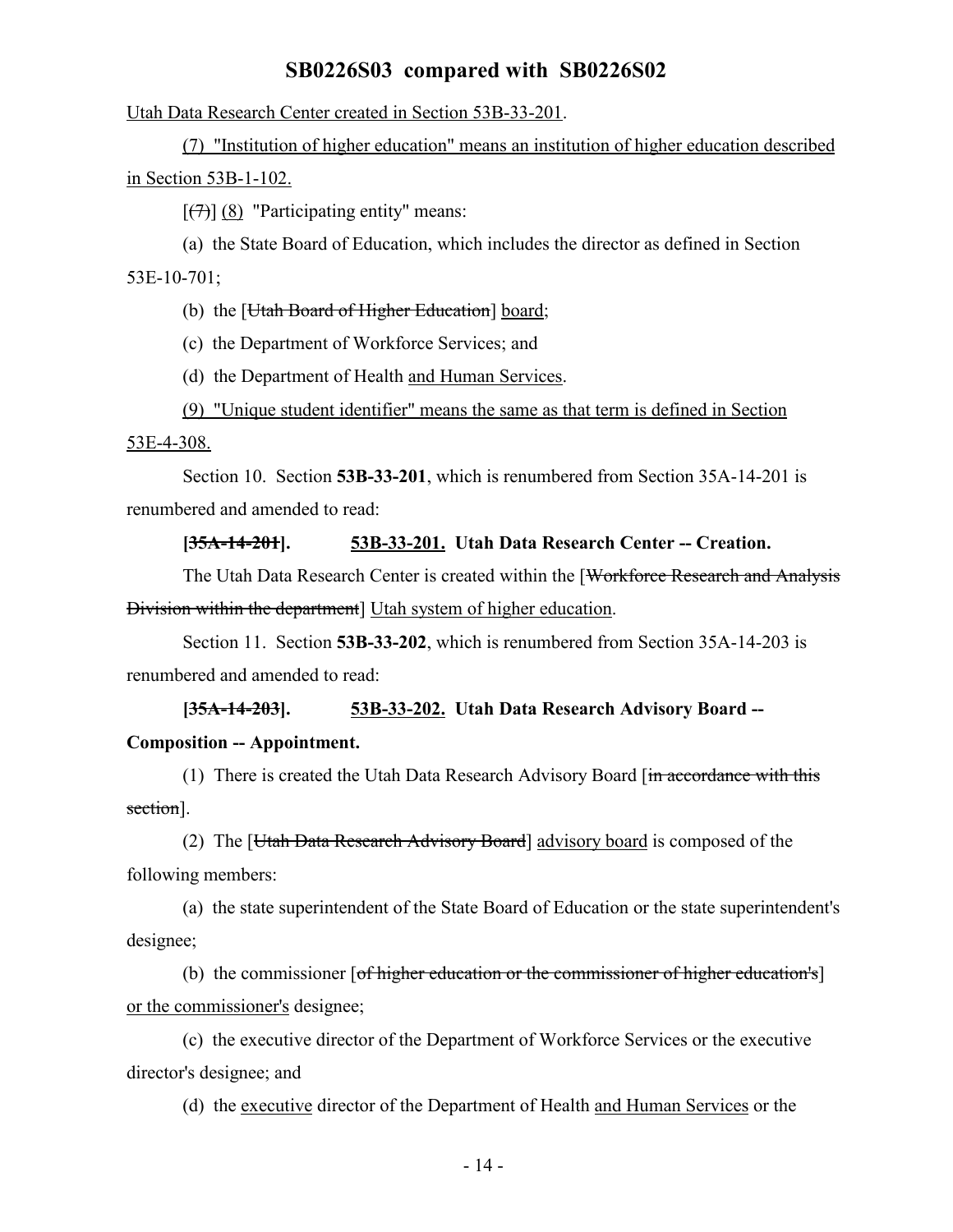executive director's designee.

(3) The [executive director] commissioner shall serve as chair.

(4) A member of the advisory board:

(a) except to the extent a member's service on the advisory board is related to the member's duties outside of the advisory board, may not receive compensation or benefits for the member's service; and

(b) may receive per diem and travel expenses in accordance with:

(i) Section 63A-3-106;

(ii) Section 63A-3-107; and

(iii) rules made by the Division of Finance under Sections 63A-3-106 and 63A-3-107.

Section 12. Section **53B-33-203**, which is renumbered from Section 35A-14-204 is renumbered and amended to read:

**[35A-14-204]. 53B-33-203. Director -- Additional staff -- Administrative support.**

(1) The commissioner shall appoint a director  $[\text{shall}]$  to manage the day-to-day operations of the center.

(2) The director may, with the [department's] commissioner's approval, hire staff, including:

(a) data scientists;

(b) data technology experts; and

(c) data security experts.

Section 13. Section **53B-33-301**, which is renumbered from Section 35A-14-301 is renumbered and amended to read:

#### **[35A-14-301]. 53B-33-301. Data research program.**

(1) The center shall establish a data research program for the purpose of analyzing data that is:

(a) collected over time;

(b) aggregated from multiple sources; and

(c) connected and de-identified.

(2) The center may, in order to establish the data research program described in Subsection (1):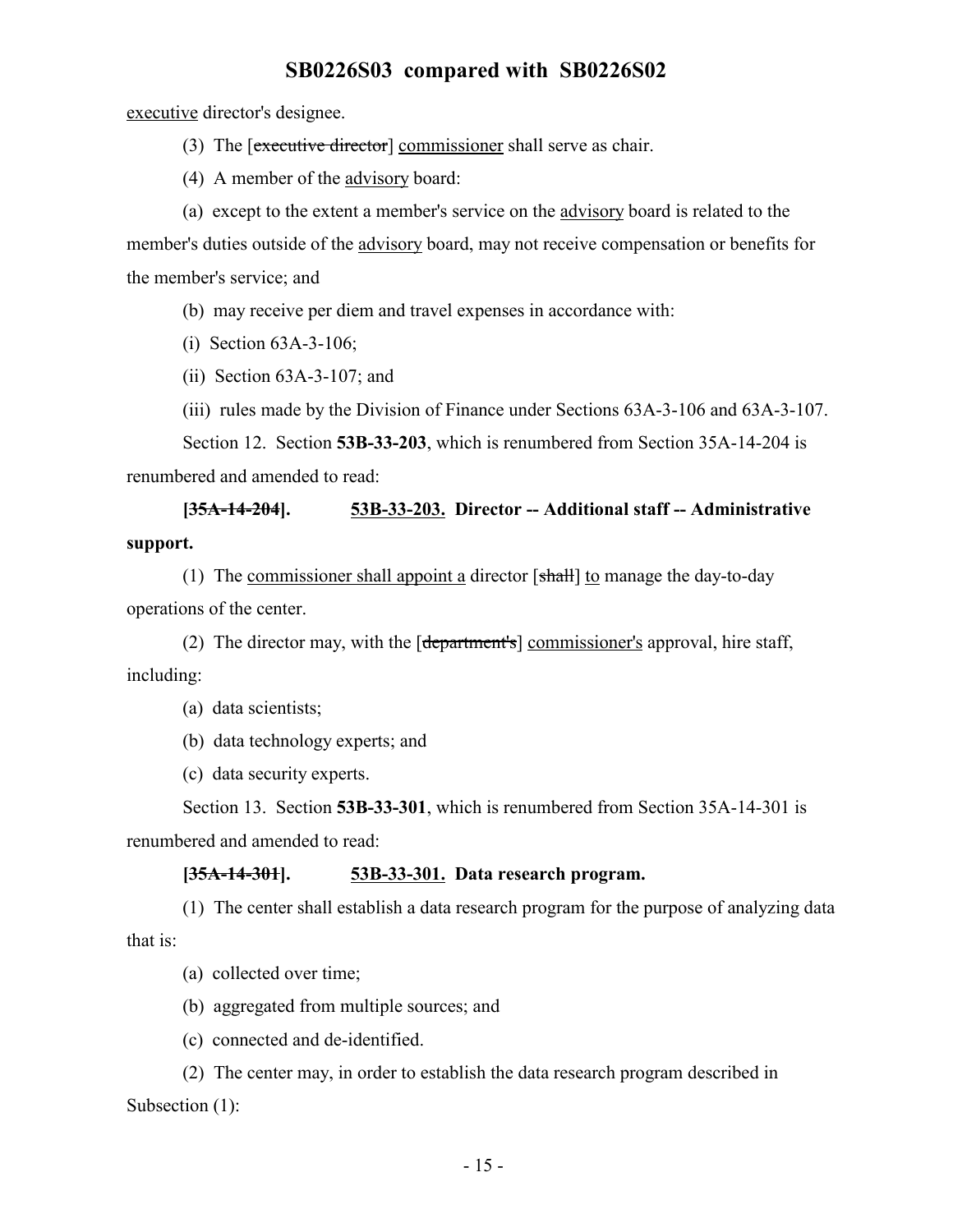(a) acquire property or equipment in order to store aggregated, connected, and de-identified data derived from data contributed by the participating entities; or

(b) contract with a private entity in accordance with Title 63G, Chapter 6a, Utah Procurement Code, or with a state government entity to:

(i) store aggregated, connected, and de-identified data derived from data contributed by the participating entities; or

(ii) utilize existing aggregated, connected, and de-identified data maintained by a state government entity.

(3) A participating entity shall contribute data to the data research program described in Subsection (1) within guidelines established by the center.

(4) The center may only release data maintained by the center in accordance with the procedures described in this chapter.

(5) The center shall:

(a) as directed by the board, serve as a repository in the state of data from institutions of higher education;

(b) collaborate with the board and the State Board of Education to coordinate access to the unique student identifier of a public education student who later attends an institution of higher education in accordance with Sections 53B-1-109 and 53E-4-308;

(c) develop, establish, and maintain programs that promote access to data from institutions of higher education;

(d) identify initiatives that leverage education data that will improve a state citizen's ability to:

(i) access services at an institution of higher education; or

(ii) graduate with a postsecondary certificate or degree; and

(e) perform all other duties provided in this chapter.

(6) The director shall identify the resources necessary to successfully implement initiatives described in Subsection (5)(d), in accordance with Section 53B-7-101.

(7) The center may:

(a) employ staff necessary to carry out the center's duties;

(b) purchase, own, create, or maintain equipment necessary to:

(i) collect data from the participating entities;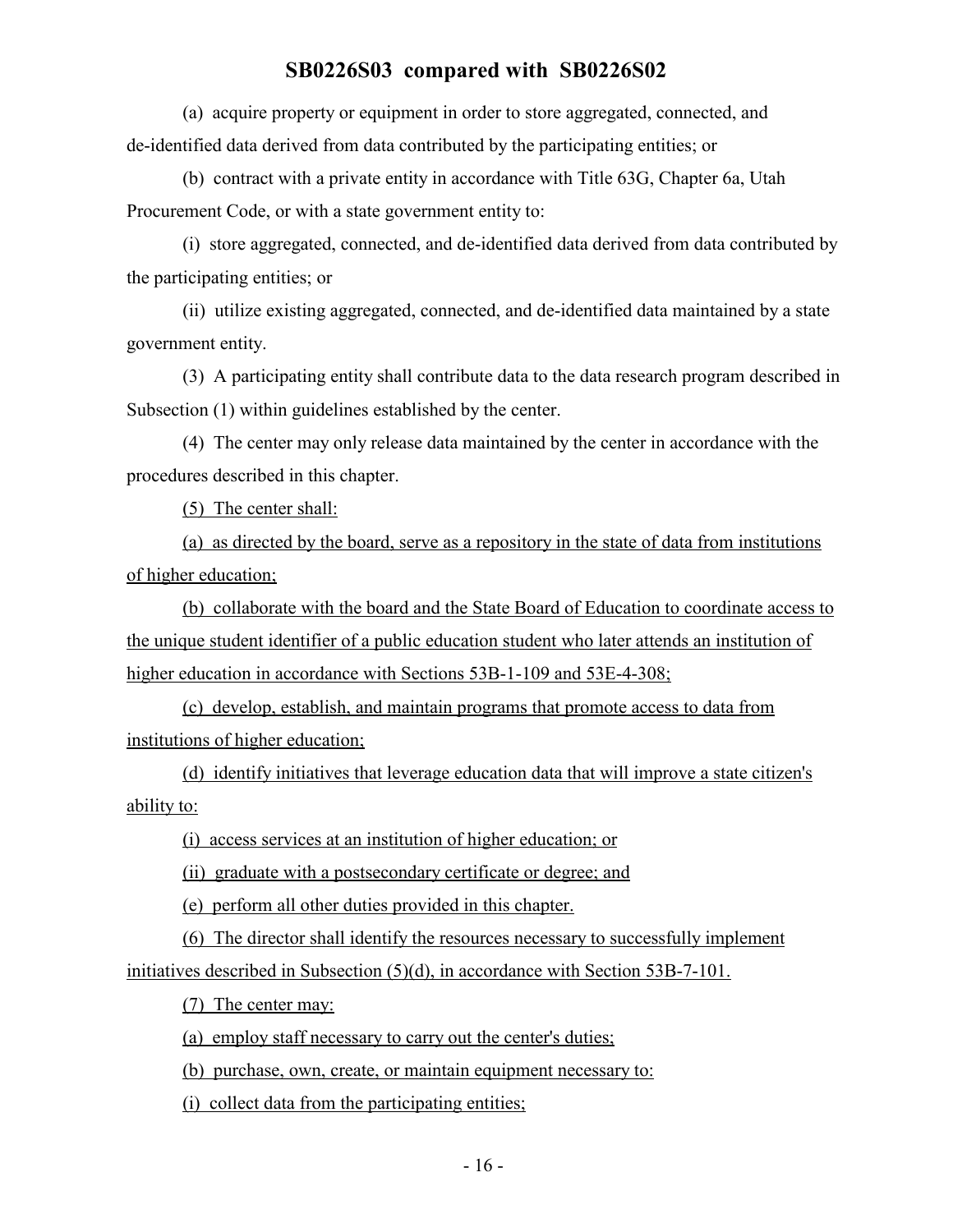(ii) connect and de-identify data collected by the center;

(iii) store connected and de-identified data; or

(iv) conduct research on data stored or obtained by the center; or

(c) contract with a private entity, another state or federal entity, or a political subdivision of the state to carry out the center's duties as provided in this chapter.

 $[5]$  (8) The data research program is not subject to Title 63G, Chapter 2, Government Records Access and Management Act.

Section 14. Section **53B-33-302**, which is renumbered from Section 35A-14-302 is renumbered and amended to read:

#### **[35A-14-302]. 53B-33-302. Data research requests.**

(1) The center shall use data that the center maintains or that a participating entity contributes to the data research program under Section  $[35A-14-301]$  53B-33-301 to conduct research for the purpose of developing public policy for the state.

(2) The director, with consultation by the advisory board, shall create a prioritized list of data research for the center to conduct using the data research program each year.

(3) (a) In developing the list described in Subsection (2), the center shall accept data research requests from:

(i) a legislative committee or a legislative staff office;

(ii) the governor or an executive branch agency;

(iii) the State Board of Education; and

(iv) the [Utah Board of Higher Education] board.

[(b) The department shall begin accepting the data research requests described in Subsection  $(3)(a)$  on July 1, 2017.

 $[\text{f}\text{c}\text{d}]$  (b) The center shall report the list described in Subsection (2) to the Education Interim Committee before December 1 of each year.

(4) In addition to conducting data research in accordance with the prioritized list described in Subsection (2), the center may use additional resources to prepare data research at the request of:

(a) a state government entity;

(b) a political subdivision of the state;

(c) a private entity; or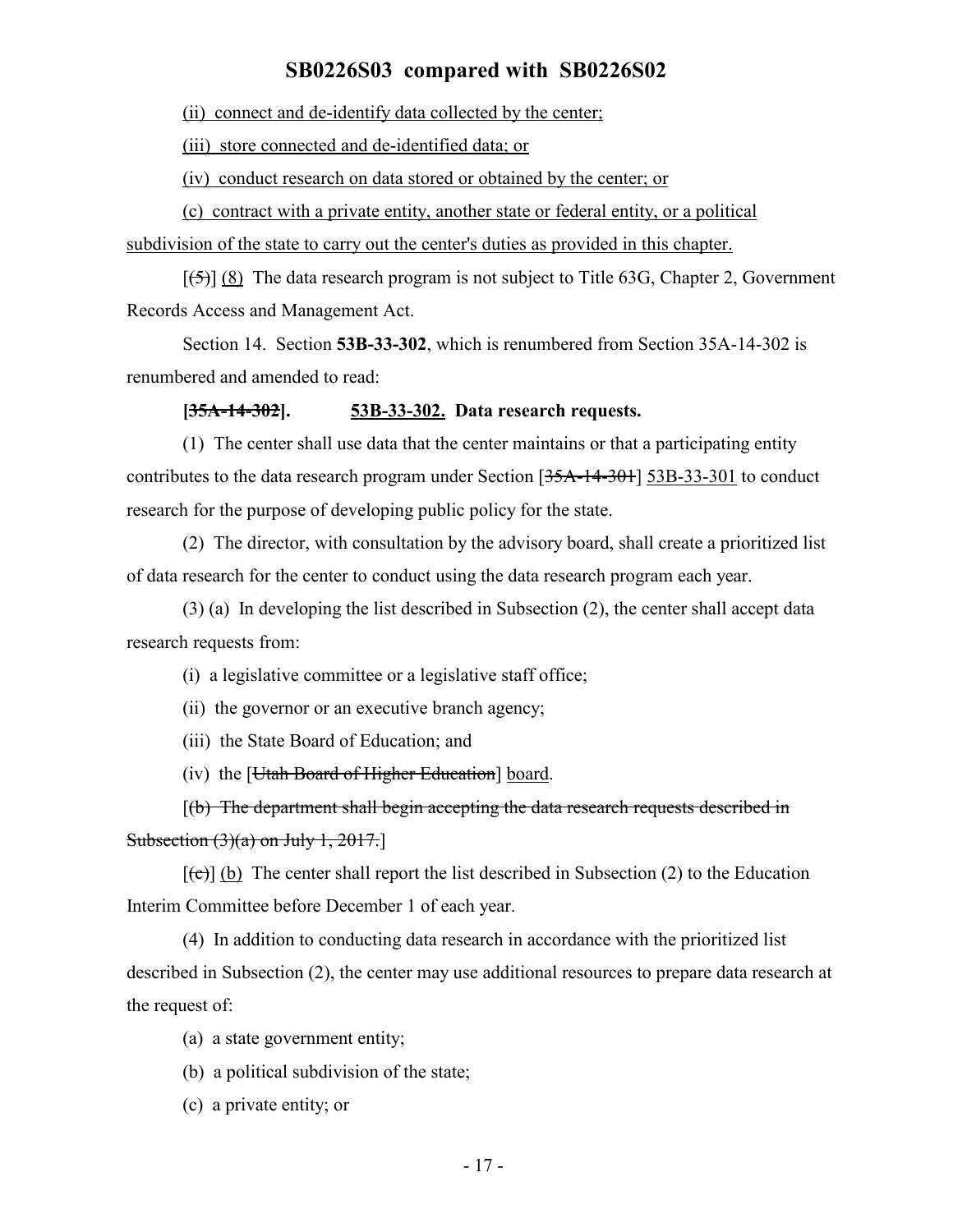(d) a member of the public.

(5) The director, with approval by the advisory board, shall determine, for a data research request described in Subsection (4):

(a) whether the center has the resources to complete the data research request;

(b) the order in which the center shall complete the data research request, if at all; and

(c) a reasonable estimated cost for the request.

(6) The center, after evaluating a request under Subsection (5), shall:

(a) provide the person that requested the data research with a cost estimate; and

(b) require, before accepting a data research request, that the person that submitted the data research request agree to pay, once the data research is complete, the full cost of completing the data research request as determined by the center under Subsection (5).

(7) The center shall make available to the public, on a website maintained by the center, any data research request that the center completes under this section.

(8) The center shall ensure that any data contained in a completed data research request is de-identified.

(9) The center shall:

(a) establish, by rule made in accordance with Title 63G, Chapter 3, Utah Administrative Rulemaking Act:

(i) procedures for submitting a data research request under this section;

(ii) criteria to determine how to prioritize data research requests; and

(iii) minimum standards for information a person is required to include in a data research request; and

(b) create a fee schedule in accordance with Section 63J-1-504 for completing a data research request.

(10) In addition to submitting a data research request under Subsection (4), a participating entity, executive branch agency, or legislative staff office may request, and the center may release, a data set from the data research program if the data set is:

(a) connected;

(b) aggregated; and

(c) de-identified.

(11) (a) The center shall use any fee the center collects under this section to cover the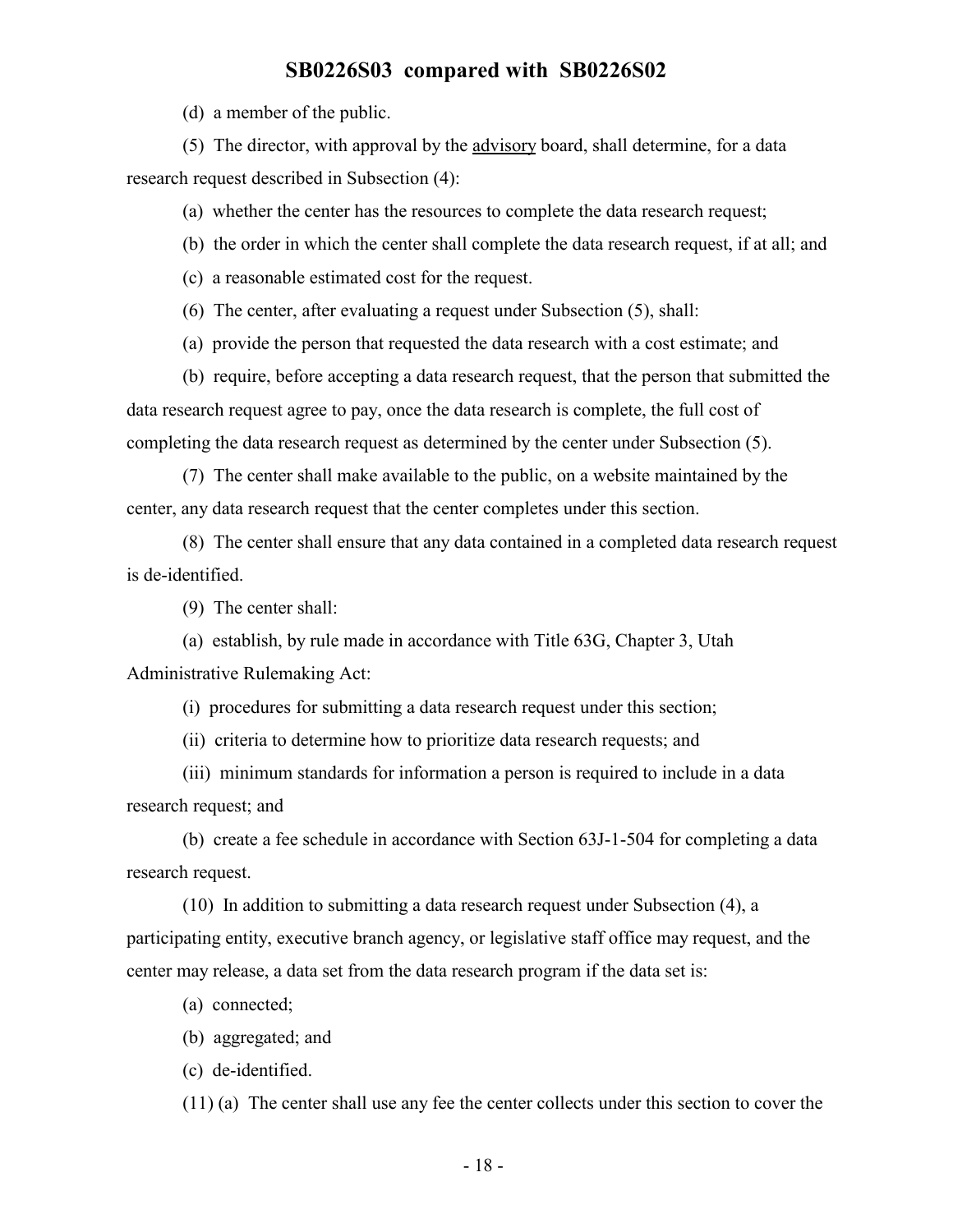center's costs to administer this chapter.

(b) The center shall deposit any fee the center collects under this section not used to cover the center's costs into the General Fund.

Section 15. Section **53B-33-303**, which is renumbered from Section 35A-14-303 is renumbered and amended to read:

#### **[35A-14-303]. 53B-33-303. Data visualization access.**

(1) In addition to performing data research and responding to data research requests under Section [35A-14-302] 53B-33-302, the center shall create an online data visualization portal that provides access to the public to connected, aggregated, and de-identified data in the program.

(2) The data visualization portal described in Subsection (1) shall include role-based dashboards that:

(a) allow a user to query data in the program;

(b) integrate real-time data; and

(c) allow a user to view queried data in a customizable environment.

Section 16. Section **53B-33-304**, which is renumbered from Section 35A-14-304 is renumbered and amended to read:

#### **[35A-14-304]. 53B-33-304. Reporting.**

(1) The center shall report to the Education Interim Committee:

(a) before July 1 of each year regarding the center's:

(i) research and services priorities for the year; [and]

(ii) completed research from the previous year; and

(iii) activities and accomplishments in the previous year; and

(b) before December 1 of each year, the center's ongoing data research and services priority list described in Subsection  $[35A-14-302(2)]$  53B-33-302(2).

(2) The Education Interim Committee shall provide the center ongoing input regarding the center's activities and data research priorities.

Section 17. Section **53E-1-201** is amended to read:

#### **53E-1-201. Reports to and action required of the Education Interim Committee.**

(1) In accordance with applicable provisions and Section 68-3-14, the following recurring reports are due to the Education Interim Committee: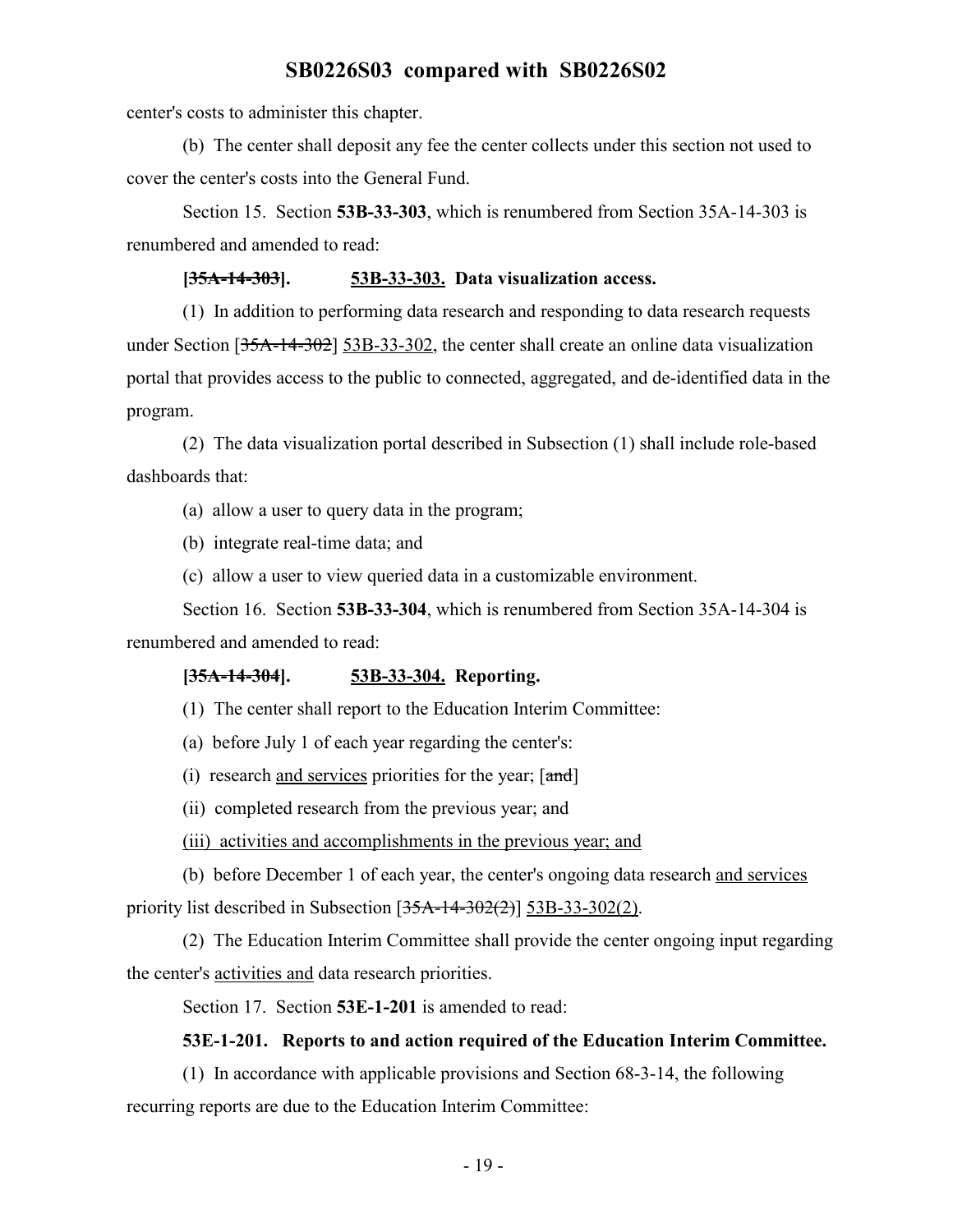(a) the report described in Section 9-22-109 by the STEM Action Center Board, including the information described in Section 9-22-113 on the status of the computer science initiative and Section 9-22-114 on the Computing Partnerships Grants Program;

(b) the prioritized list of data research described in Section [35A-14-302] 53B-33-302 and the report on research and activities described in Section [35A-14-304] 53B-33-304 by the Utah Data Research Center;

(c) the report described in Section 35A-15-303 by the State Board of Education on preschool programs;

(d) the report described in Section 53B-1-402 by the Utah Board of Higher Education on career and technical education issues and addressing workforce needs;

(e) the annual report of the Utah Board of Higher Education described in Section 53B-1-402;

(f) the reports described in Section 53B-28-401 by the Utah Board of Higher Education regarding activities related to campus safety;

(g) the State Superintendent's Annual Report by the state board described in Section 53E-1-203;

(h) the annual report described in Section 53E-2-202 by the state board on the strategic plan to improve student outcomes;

(i) the report described in Section 53E-8-204 by the state board on the Utah Schools for the Deaf and the Blind;

(j) the report described in Section 53E-10-703 by the Utah Leading through Effective, Actionable, and Dynamic Education director on research and other activities;

(k) the report described in Section 53F-4-203 by the state board and the independent evaluator on an evaluation of early interactive reading software;

(l) the report described in Section 53F-4-407 by the state board on UPSTART;

(m) the reports described in Sections 53F-5-214 and 53F-5-215 by the state board related to grants for professional learning and grants for an elementary teacher preparation assessment; and

(n) the report described in Section 53F-5-405 by the State Board of Education regarding an evaluation of a partnership that receives a grant to improve educational outcomes for students who are low income.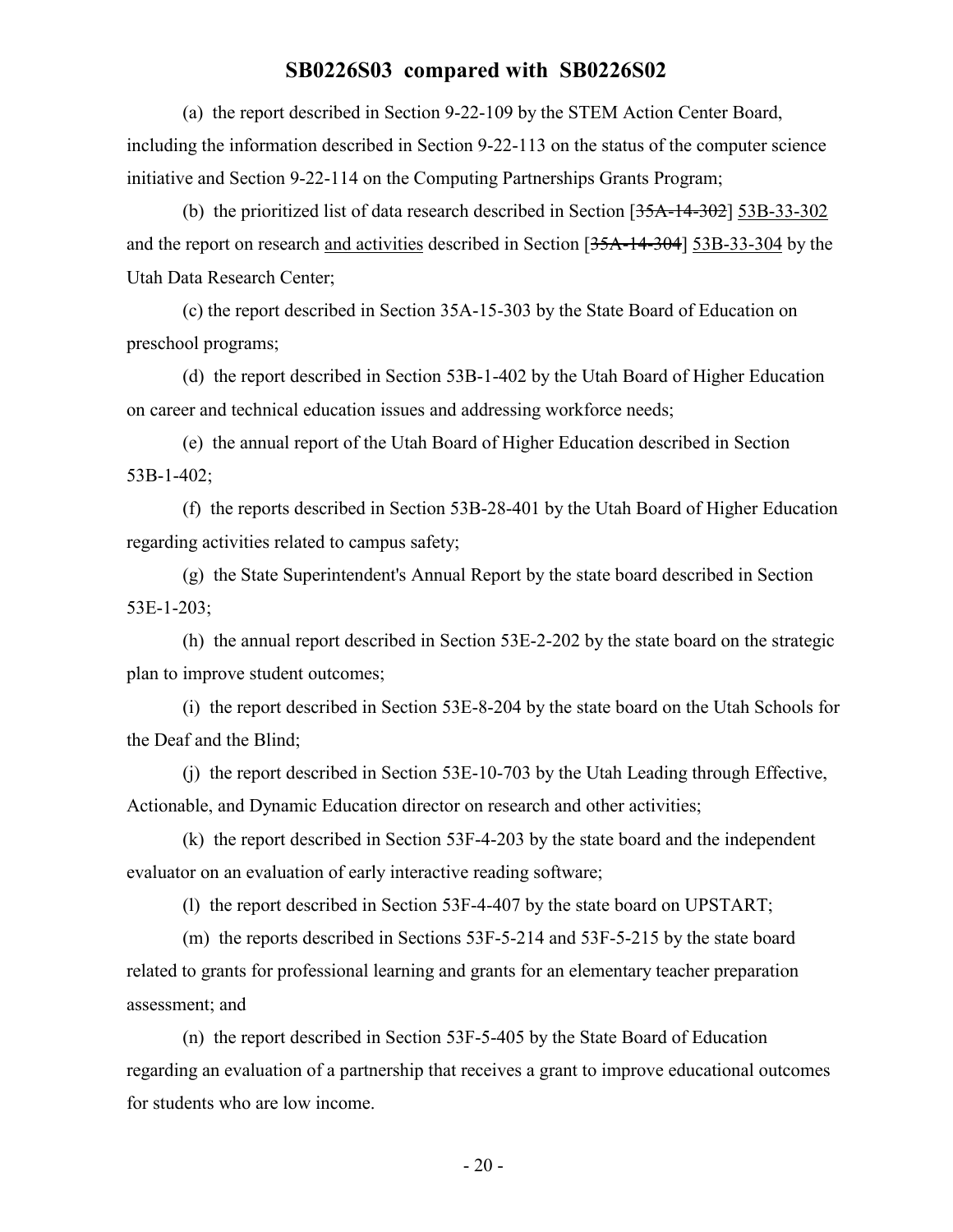(2) In accordance with applicable provisions and Section 68-3-14, the following occasional reports are due to the Education Interim Committee:

(a) the report described in Section 35A-15-303 by the School Readiness Board by November 30, 2020, on benchmarks for certain preschool programs;

(b) the report described in Section 53B-28-402 by the Utah Board of Higher Education on or before the Education Interim Committee's November 2021 meeting;

(c) the reports described in Section 53E-3-520 by the state board regarding cost centers and implementing activity based costing;

(d) if required, the report described in Section 53E-4-309 by the state board explaining the reasons for changing the grade level specification for the administration of specific assessments;

(e) if required, the report described in Section 53E-5-210 by the state board of an adjustment to the minimum level that demonstrates proficiency for each statewide assessment;

(f) in 2022 and in 2023, on or before November 30, the report described in Subsection 53E-10-309(7) related to the PRIME pilot program;

(g) the report described in Section 53E-10-702 by Utah Leading through Effective, Actionable, and Dynamic Education;

(h) if required, the report described in Section 53F-2-513 by the state board evaluating the effects of salary bonuses on the recruitment and retention of effective teachers in high poverty schools;

(i) upon request, the report described in Section 53F-5-207 by the state board on the Intergenerational Poverty Intervention Grants Program;

(j) the report described in Section 53F-5-210 by the state board on the Educational Improvement Opportunities Outside of the Regular School Day Grant Program;

(k) the report described in Section 53G-7-503 by the state board regarding fees that LEAs charge during the 2020-2021 school year;

(l) the reports described in Section 53G-11-304 by the state board regarding proposed rules and results related to educator exit surveys;

(m) the report described in Section 62A-15-117 by the Division of Substance Abuse and Mental Health, the State Board of Education, and the Department of Health regarding recommendations related to Medicaid reimbursement for school-based health services; and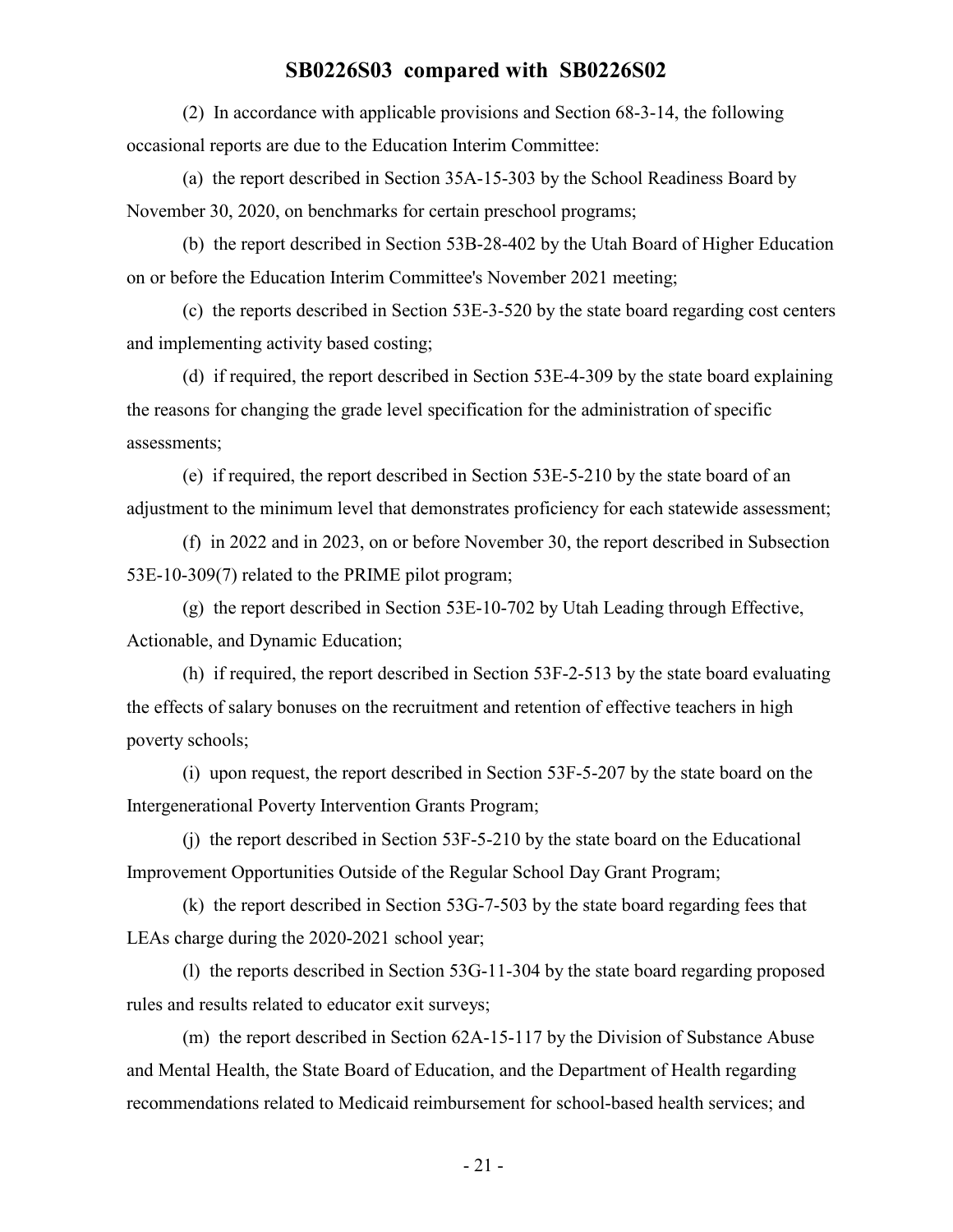(n) the reports described in Section 63C-19-202 by the Higher Education Strategic Planning Commission.

Section 18. Section **53E-4-308** is amended to read:

**53E-4-308. Unique student identifier -- Coordination of higher education and public education information technology systems -- Coordination of preschool and public education information technology systems.**

(1) As used in this section, "unique student identifier" means an alphanumeric code assigned to each public education student for identification purposes, which:

(a) is not assigned to any former or current student; and

(b) does not incorporate personal information, including a birth date or Social Security number.

(2) The state board, through the state superintendent, shall assign each public education student a unique student identifier, which shall be used to track individual student performance on achievement tests administered under this part.

(3) The state board and the Utah Board of Higher Education, in collaboration with the Utah Data Research Center created in Section 53B-33-201, shall:

(a) coordinate public education and higher education information technology systems to allow individual student academic achievement to be tracked through both education systems in accordance with this section and Section 53B-1-109[.]; and

[(4)] (b) [The state board and the Utah Board of Higher Education shall] coordinate access to the unique student identifier of a public education student who later attends an institution within the state system of higher education.

 $[\frac{1}{5}]$  (4) (a) The state board and the Department of Workforce Services shall coordinate assignment of a unique student identifier to each student enrolled in a program described in Title 35A, Chapter 15, Preschool Programs.

(b) A unique student identifier assigned to a student under Subsection  $[\frac{15}{2}]$  (4)(a) shall remain the student's unique student identifier used by the state board when the student enrolls in a public school in kindergarten or a later grade.

(c) The state board, the Department of Workforce Services, and a contractor as defined in Section 53F-4-401, shall coordinate access to the unique student identifier of a preschool student who later attends an LEA.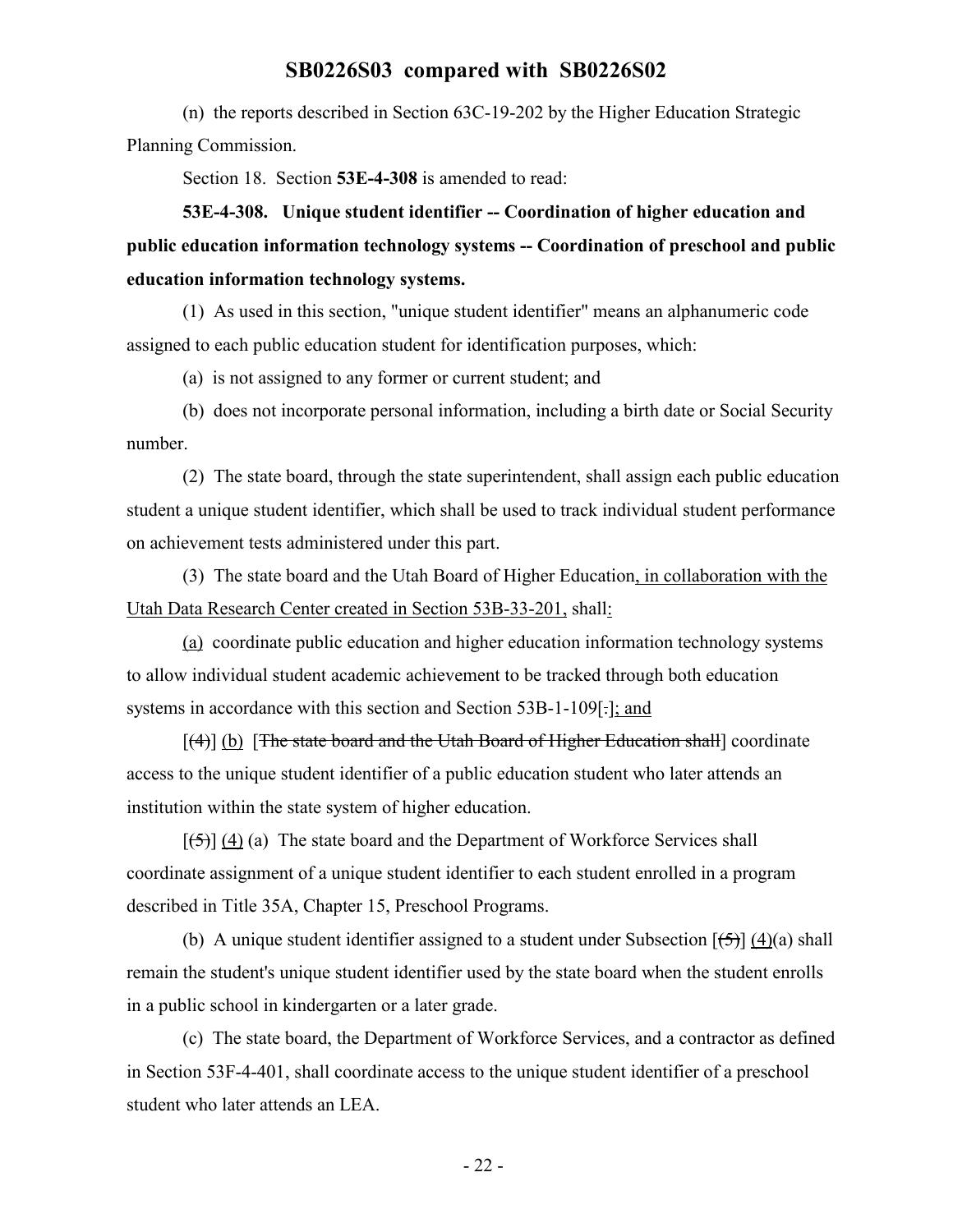Section 19. Section **53E-10-706** is amended to read:

#### **53E-10-706. Electronic resources -- Research clearinghouse.**

(1) The state board shall publish a ULEAD website containing information provided by the director as described in this part.

(2) The director shall within two years of appointment:

(a) develop and maintain a research clearinghouse publicly available through the website described in Subsection (1); and

(b) include in the research clearinghouse:

(i) research on K-12 education, including peer-reviewed research;

(ii) information on K-12 education innovation and best practices;

(iii) an index and explanation of academic, state, federal, or other K-12 education research repositories;

(iv) K-12 education research and policy briefs generated by Utah public and private institutions of higher education, including participating institutions, categorized and searchable by topic;

(v) access points to and explanation of currently available K-12 education data, including data managed by the Utah Data Research Center created in Section [35A-14-201] 53B-33-201 and data maintained by the state board;

(vi) other K-12 education information as determined by the director, including information regarding efforts by institutions or other individuals to promote innovative and effective education practices in Utah; and

(vii) each innovative practice report prepared by ULEAD, categorized and searchable by topic, location of the studied LEA, and socioeconomic and demographic profile.

(3) The director shall publish:

(a) an electronic directory of K-12 education experts identified in ULEAD research and reports; and

(b) a monthly report to LEAs, via electronic channels provided by the state board, highlighting ULEAD activities and soliciting proposals from education practitioners for ULEAD research and reports.

(4) The director may provide electronic seminars or forums for professional learning regarding subjects of ULEAD research and reports to K-12 practitioners.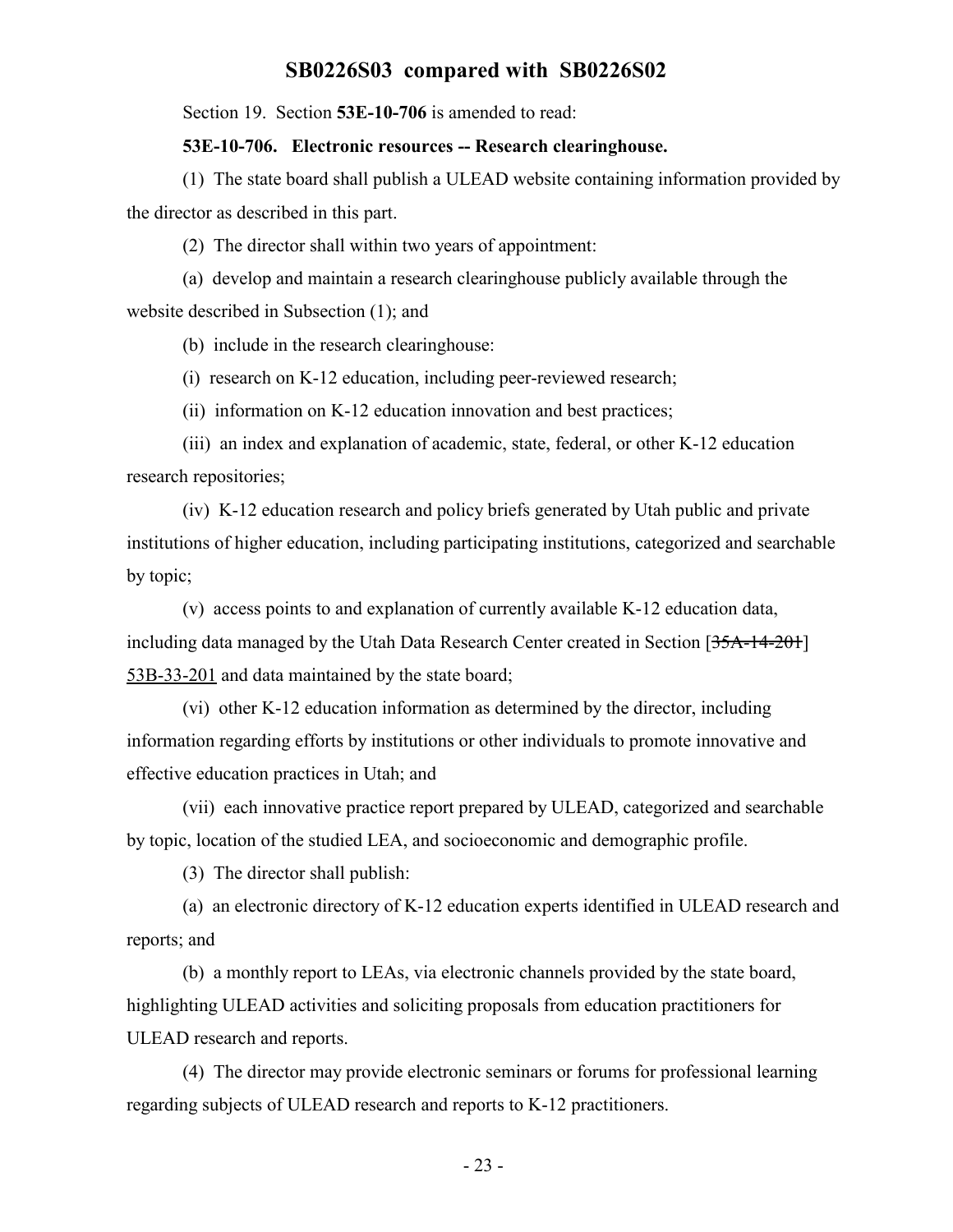Section 20. Section **53E-10-707** is amended to read:

#### **53E-10-707. ULEAD Steering Committee.**

(1) (a) There is created the ULEAD Steering Committee.

(b) The director is the chair of the steering committee.

(2) The steering committee shall consist of the following members each appointed for a term of one year:

(a) the director;

(b) one member appointed by the chair of the state board;

(c) the state superintendent or the state superintendent's designee;

(d) the staff director of the State Charter School Board or the director's designee;

(e) one member appointed by the office of the governor;

(f) one member, appointed by the director, who is a superintendent of a school district;

(g) one member, appointed by the director, of a local school board;

(h) two principals or other public school leaders of public schools that are not charter schools, appointed by the director;

(i) two principals or other public school leaders of charter schools, appointed by the director;

(j) two educators who hold a current license under Chapter 6, Education Professional Licensure, nominated by LEA leaders and appointed by the director; and

(k) two members representing citizens or business, nominated by the members of the public and appointed by the director.

(3) (a) A member of the steering committee may be appointed for more than one term.

(b) If a midterm vacancy occurs on the steering committee, the appointing individual, as described in Subsection (2), for the vacant position shall appoint an individual for the remainder of the term.

(4) (a) The steering committee shall hold a meeting at least semi annually in January and July or on dates otherwise chosen by the director.

(b) The state board shall provide space for the steering committee to meet.

(5) The steering committee shall:

(a) discuss prospective and current ULEAD projects and findings;

(b) consult with and make recommendations to the director to prioritize ULEAD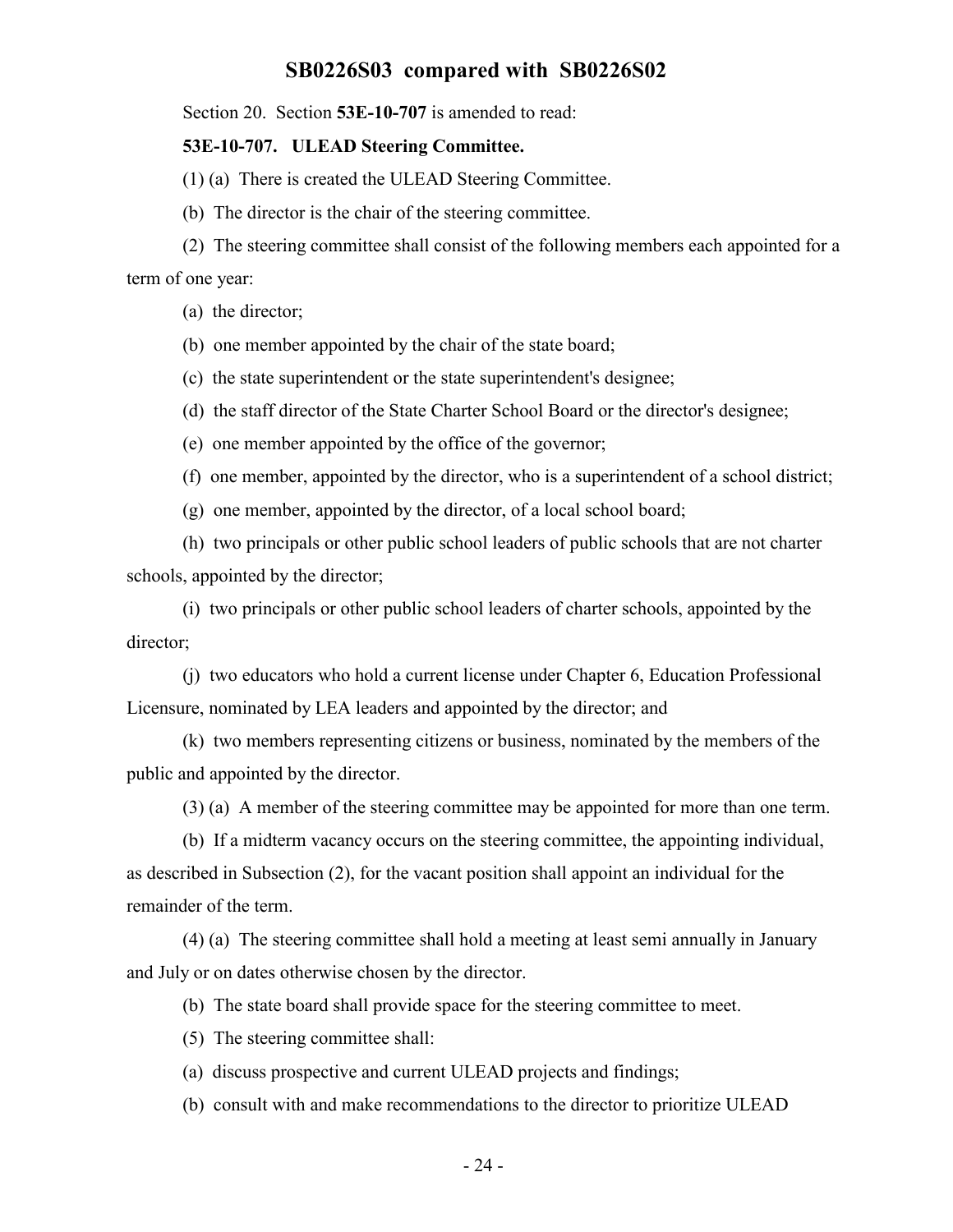reports and areas of focused research;

(c) facilitate connections between the director and Utah's political, business, education technology, and academic communities; and

(d) make recommendations to improve gathering, retaining, and disseminating education data and research and evaluation findings for use by participating institutions and other education policy researchers, including data managed by the Utah Data Research Center created in Section [35A-14-201] 53B-33-201.

(6) In order to determine research priorities for ULEAD, the director shall consult with:

(a) members of the Legislature responsible for public education;

(b) members of Utah professional education associations, including principals and LEA governing board members; and

(c) policy-research centers based in Utah.

(7) The state board or state superintendent may request that the director arrange with a participating institution to prepare a report on a specific LEA or area of practice meeting the criteria established in this part.

(8) A member of the steering committee may not receive compensation except a member who is a legislator shall receive compensation for travel and other expense reimbursements in accordance with Section 36-2-2.

(9) The steering committee shall hold a meeting described in this section in accordance with Title 52, Chapter 4, Open and Public Meetings Act.

Section 21. **Repealer.**

This bill repeals:

Section **35A-14-101, Title.**

Section **35A-14-202, Utah Data Research Center -- Powers.**

Section 22. **Appropriation.**

The following sums of money are appropriated for the fiscal year beginning July 1, 2022, and ending June 30, 2023. These are additions to amounts previously appropriated for fiscal year 2023. Under the terms and conditions of Title 63J, Chapter 1, Budgetary Procedures Act, the Legislature appropriates the following sums of money from the funds or accounts indicated for the use and support of the government of the state of Utah. ITEM 1